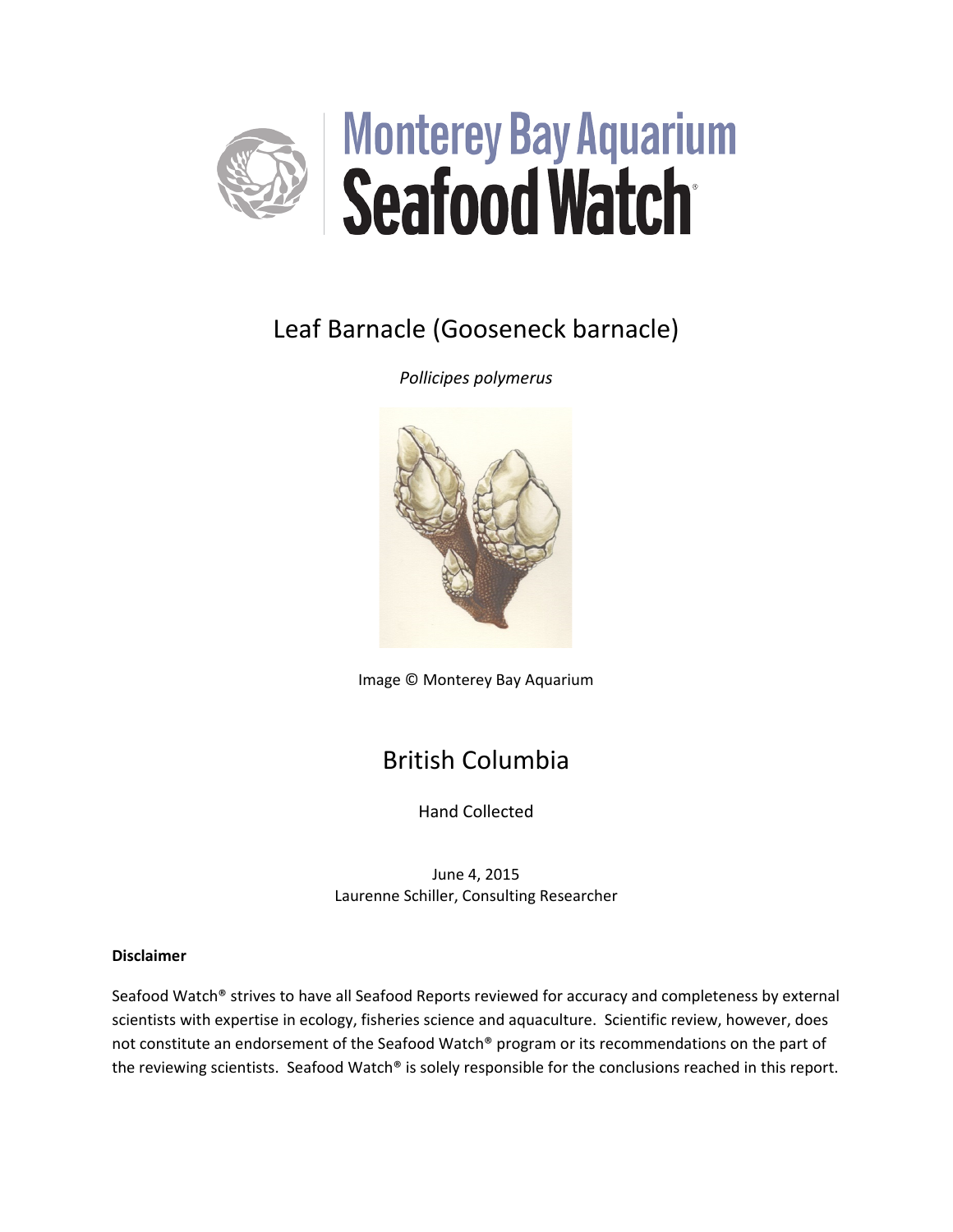# **About Seafood Watch®**

Monterey Bay Aquarium's Seafood Watch® program evaluates the ecological sustainability of wildcaught and farmed seafood commonly found in the United States marketplace. Seafood Watch® defines sustainable seafood as originating from sources, whether wild-caught or farmed, which can maintain or increase production in the long-term without jeopardizing the structure or function of affected ecosystems. Seafood Watch® makes its science-based recommendations available to the public in the form of regional pocket guides that can be downloaded from www.seafoodwatch.org. The program's goals are to raise awareness of important ocean conservation issues and empower seafood consumers and businesses to make choices for healthy oceans.

Each sustainability recommendation on the regional pocket guides is supported by a Seafood Report. Each report synthesizes and analyzes the most current ecological, fisheries and ecosystem science on a species, then evaluates this information against the program's conservation ethic to arrive at a recommendation of "Best Choices," "Good Alternatives" or "Avoid." The detailed evaluation methodology is available upon request. In producing the Seafood Reports, Seafood Watch® seeks out research published in academic, peer-reviewed journals whenever possible. Other sources of information include government technical publications, fishery management plans and supporting documents, and other scientific reviews of ecological sustainability. Seafood Watch® Research Analysts also communicate regularly with ecologists, fisheries and aquaculture scientists, and members of industry and conservation organizations when evaluating fisheries and aquaculture practices. Capture fisheries and aquaculture practices are highly dynamic; as the scientific information on each species changes, Seafood Watch®'s sustainability recommendations and the underlying Seafood Reports will be updated to reflect these changes.

Parties interested in capture fisheries, aquaculture practices and the sustainability of ocean ecosystems are welcome to use Seafood Reports in any way they find useful. For more information about Seafood Watch® and Seafood Reports, please contact the Seafood Watch® program at Monterey Bay Aquarium by calling 1-877-229-9990.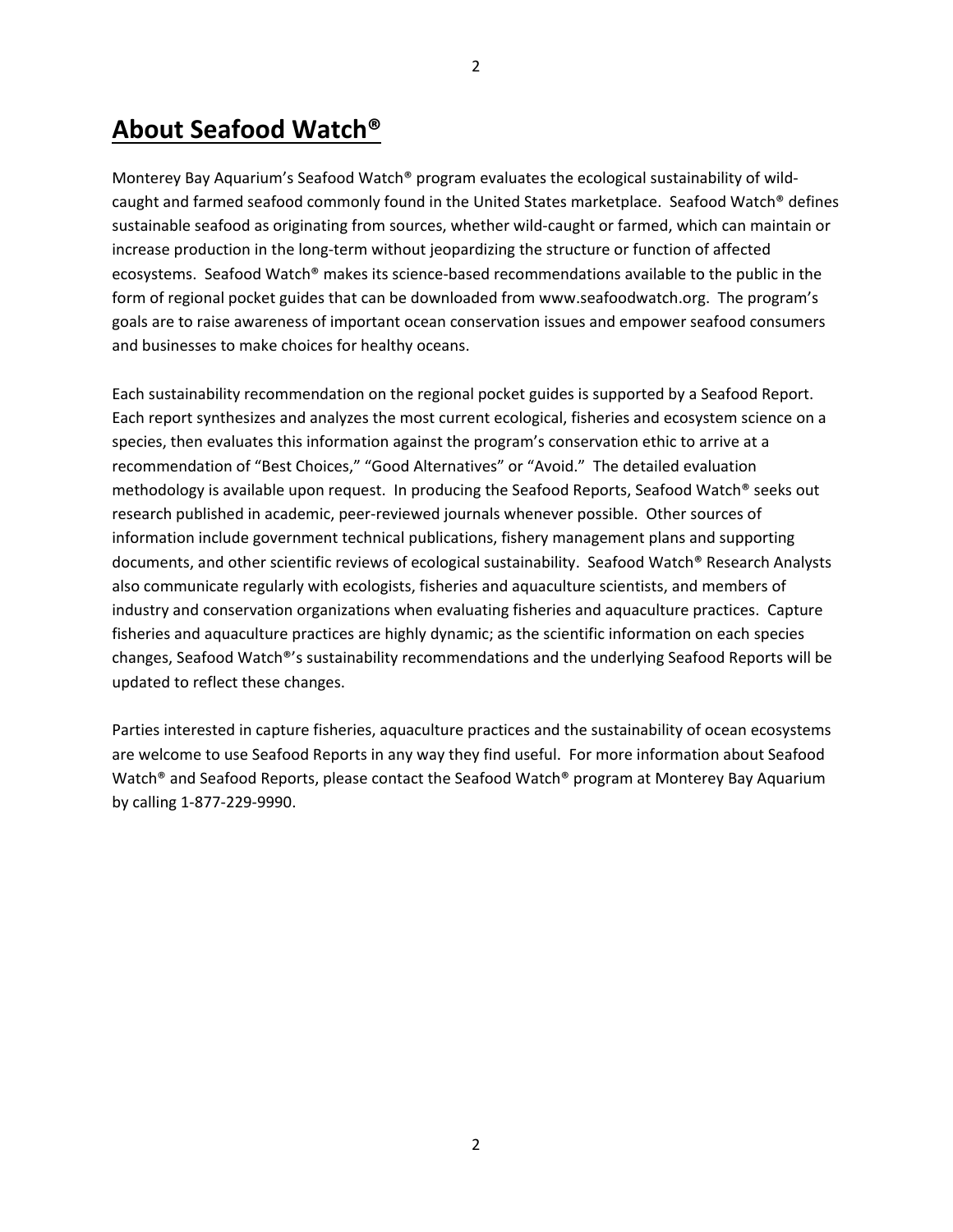# **Guiding Principles**

Seafood Watch defines sustainable seafood as originating from sources, whether fished<sup>[1](#page-2-0)</sup> or farmed, that can maintain or increase production in the long-term without jeopardizing the structure or function of affected ecosystems.

Based on this principle, Seafood Watch had developed four sustainability **criteria** for evaluating wild-catch fisheries for consumers and businesses. These criteria are:

- How does fishing affect the species under assessment?
- How does the fishing affect other, target and non-target species?
- How effective is the fishery's management?
- How does the fishing affect habitats and the stability of the ecosystem?

Each criterion includes:

<span id="page-2-0"></span> $\overline{\phantom{a}}$ 

- Factors to evaluate and score
- Guidelines for integrating these factors to produce a numerical score and **rating**

Once a rating has been assigned to each criterion, we develop an overall recommendation. Criteria ratings and the overall recommendation are color coded to correspond to the categories on the Seafood Watch pocket guide and the Safina Center's online guide:

**Best Choice/Green**: Are well managed and caught in ways that cause little harm to habitats or other wildlife.

**Good Alternative/Yellow**: Buy, but be aware there are concerns with how they're caught.

**Avoid/Red**: Take a pass on these for now. These items are overfished or caught in ways that harm other marine life or the environment.

<sup>1</sup> "Fish" is used throughout this document to refer to finfish, shellfish and other invertebrates.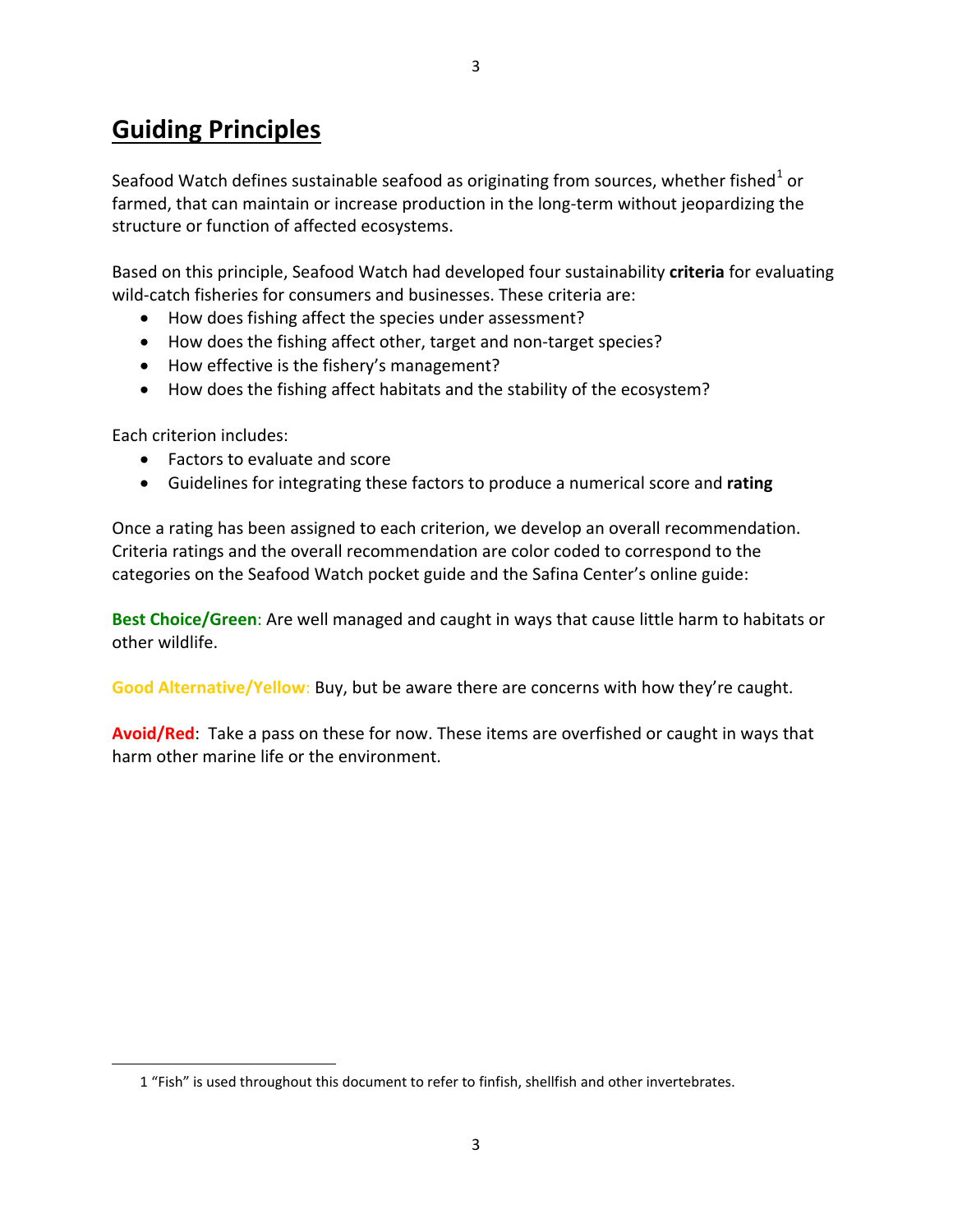# **Summary**

This report assesses the sustainability of the Nuu-chah-nulth leaf barnacle (*Pollicipes polymerus*) fishery on Vancouver Island, Canada. Leaf barnacles are more commonly known as gooseneck barnacles. All gooseneck barnacles are harvested by hand at specifically designated harvest sites in Clayoquot Sound within the T'aaq-wiihak Fishing Area.

The gooseneck barnacle is an edible crustacean found in the intertidal zone along the west coast of North America from the Aleutian Islands, Alaska, to Baja California, Mexico. Barnacles have unique life history strategies, being both sessile and live brooding organisms. As such, they have a high inherent vulnerability to fishing.

A previous gooseneck barnacle fishery existed in this region in the 1980/90s. However, due to concerns of overcapacity and uncertainty of fishing impacts it was closed in 1999 to allow for rebuilding and proper assessment. A limited commercial gooseneck barnacle fishery re-opened most recently in September 2013, and it is currently co-managed by the Canadian Department of Fisheries and Oceans (DFO) and the Nuu-chah-nulth First Nations.

Today, the gooseneck barnacle stock is not overfished and no overfishing is occurring. Quotas are set on a site-specific basis, based on information derived from three independent stock assessment techniques. At present, the fishery is very small, with only four groups of 2-3 individuals each collecting barnacles from the 48 designated harvest rocks. Only adult gooseneck barnacles (3%–20% of the biomass of most rocks) are marketable, and collection at a certain rock depends largely on tides and weather conditions. Incidentally caught (and discarded) species include California and bay mussels, as well as juvenile gooseneck barnacles. Nonetheless, total bycatch is minimal, largely as a result of proper fisher training and highly selective hand harvesting techniques.

The current management plan is highly precautionary and aims to ensure proper monitoring and long-term sustainability of the stock. However, specific bycatch mitigation and management measures have yet to be implemented, and no data pertaining to this aspect of the fishery is currently available.

The tool used to remove desirable barnacles from the sites has negligible impacts on the rock substrate itself. Although the fishery for gooseneck barnacles occurs at specific sites (within a clearly defined coastal region in Clayoquot Sound), an additional 70% of the surrounding T'aaqwiihak Fishing Area is located within BC Park Territory. Fishing is prohibited in reserves, which helps preserve the multitude of natural terrestrial and marine processes occurring along this coast.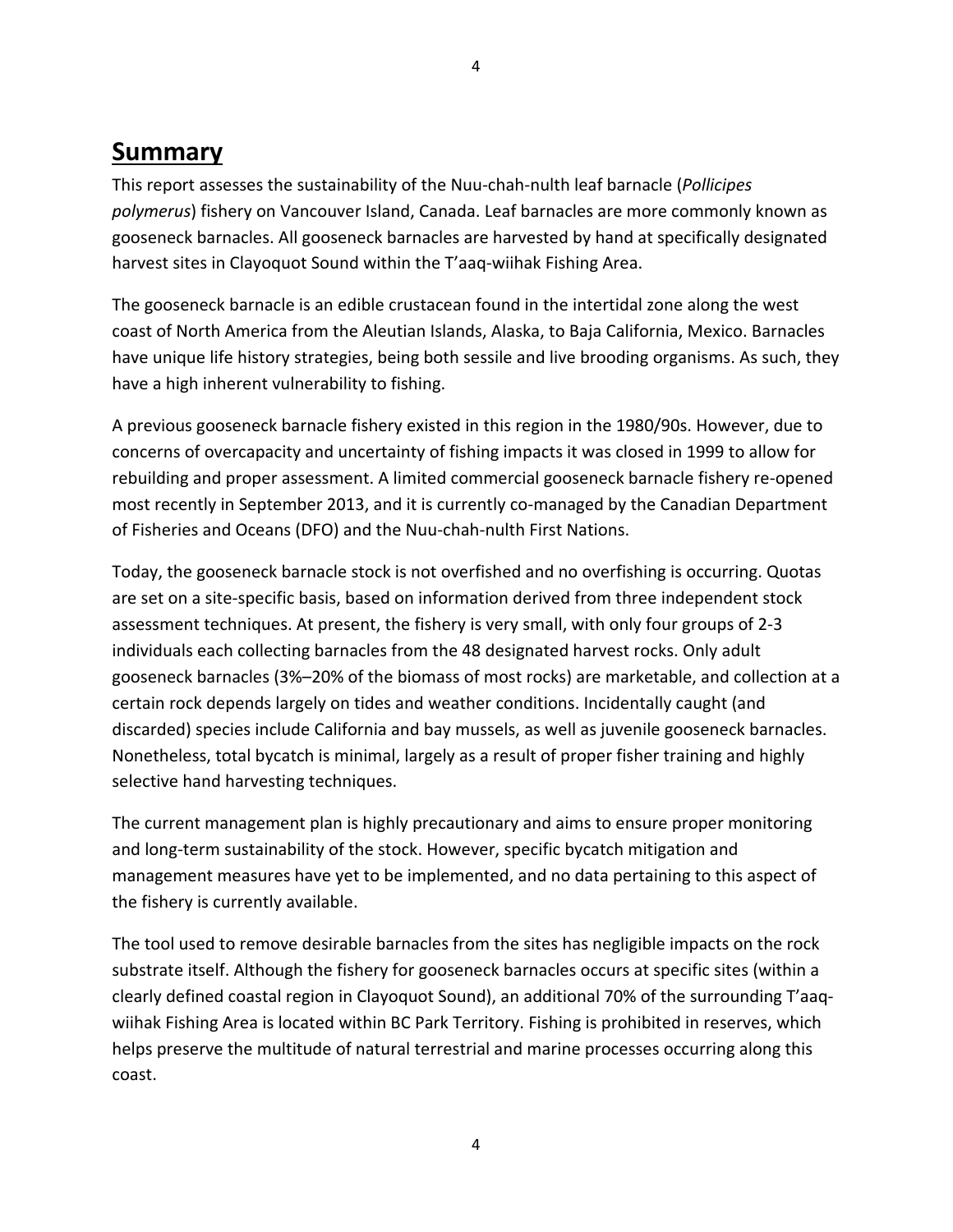### **Table of Conservation Concerns and Overall Recommendations**

| <b>Stock / Fishery</b>            |           |            | Impacts on Impacts on Management Habitat and Overall |                                                                         |
|-----------------------------------|-----------|------------|------------------------------------------------------|-------------------------------------------------------------------------|
|                                   | the Stock | other Spp. |                                                      | Ecosystem Recommendation                                                |
| <b>Gooseneck barnacle</b>         |           |            |                                                      | Green (5.00) Green (5.00) Green (4.00) Green (5.00) Best Choice (4.729) |
| <b>British Columbia Northeast</b> |           |            |                                                      |                                                                         |
| Pacific - Hand Collected          |           |            |                                                      |                                                                         |

#### *Scoring Guide*

 $\overline{\phantom{a}}$ 

Scores range from zero to five where zero indicates very poor performance and five indicates the fishing operations have no significant impact.

Final Score = geometric mean of the four Scores (Criterion 1, Criterion 2, Criterion 3, Criterion 4).

- **Best Choice/Green** = Final Score >3.2, **and** no Red Criteria, **and** no Critical scores
- **Good Alternative/Yellow** = Final score >2.2-3.2, **and** neither Harvest Strategy (Factor 3.1) nor Bycatch Management Strategy (Factor 3.[2](#page-4-0)) are Very High Concern<sup>2</sup>, and no more than one Red Criterion, and no Critical scores
- **Avoid/Red** = Final Score <=2.2, **or** either Harvest Strategy (Factor 3.1) or Bycatch Management Strategy (Factor 3.2) is Very High Concern **or** two or more Red Criteria, **or** one or more Critical scores.

<span id="page-4-0"></span> $2$  Because effective management is an essential component of sustainable fisheries, Seafood Watch issues an Avoid recommendation for any fishery scored as a Very High Concern for either factor under Management (Criterion 3).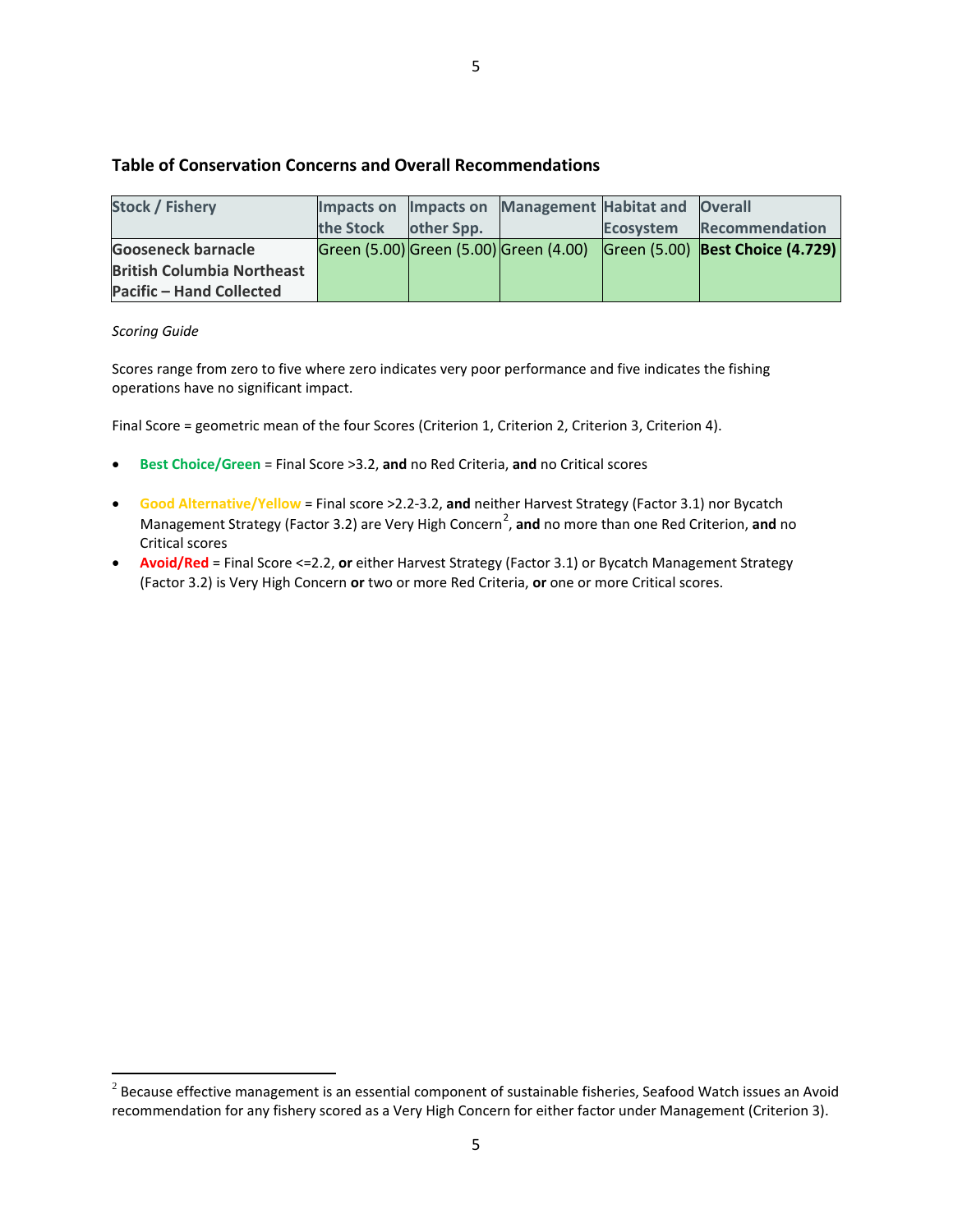# **Table of Contents**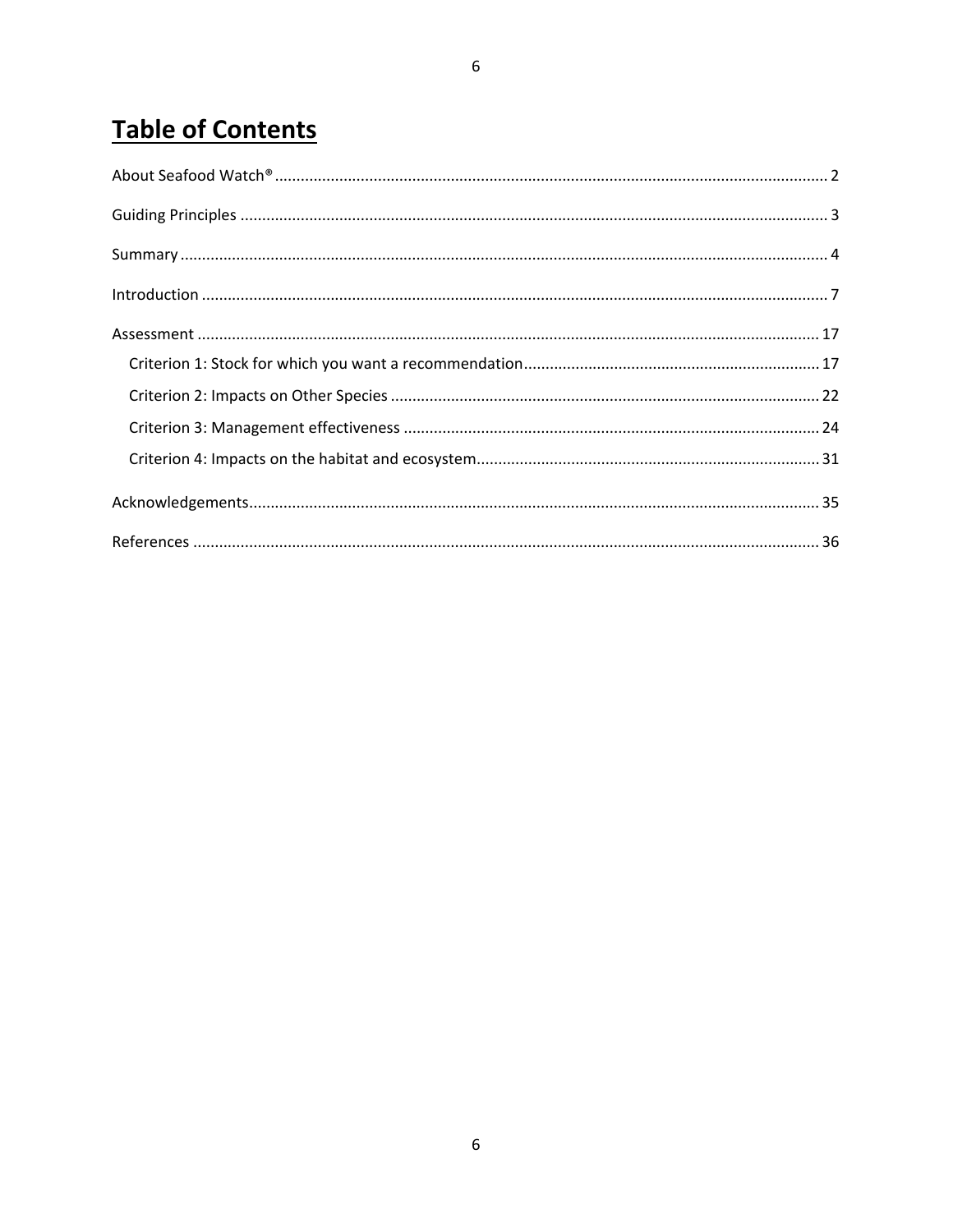# **Introduction**

# **Scope of the analysis and ensuing recommendation**

This report assesses the sustainability of the leaf barnacle, *Pollicipes polymerus*, also known as gooseneck barnacle, on the west coast of Canada. This fishery is composed of five Nations— Ahousaht, ?iih?atis/c?iinax?int, Hesquiaht, Mowachaht/Muchalaht, and Tla-o-qui-aht—all of whom are members of the Nuu-chah-nulth First Nations. While a different fishery for gooseneck barnacles occurred in this region previously, and commercial collection still occurs in other parts of the world, this assessment and its recommendation pertain exclusively to the current Nuu-chah-nulth T'aaq-wiihak fishery, which is the only commercial gooseneck barnacle fishery in North America.

# **Overview of the species and management bodies**

The gooseneck barnacle is a sessile, stalked cirriped found in the intertidal zone along the west coast of North America from the Aleutian Islands, Alaska, to Baja California, Mexico (Bernard 1988). While the maximum age of this species is unknown, maturity is reached at a rostralcarinal length of 14-17 mm (between 1-3 years old)(Lauzier 1999a)(Lewis and Chia 1981).



Figure 1. Gooseneck barnacle (*P. polymerus*). Maturity is reached at a rostral-carnal length of 14-17 mm. Marketable barnacles typically have a rostral-carnal length of 15-30 mm, a peduncle length of 40- 80 mm, and a wet weight of 10-30 g. (Image originally published in DFO 1999; used with permission).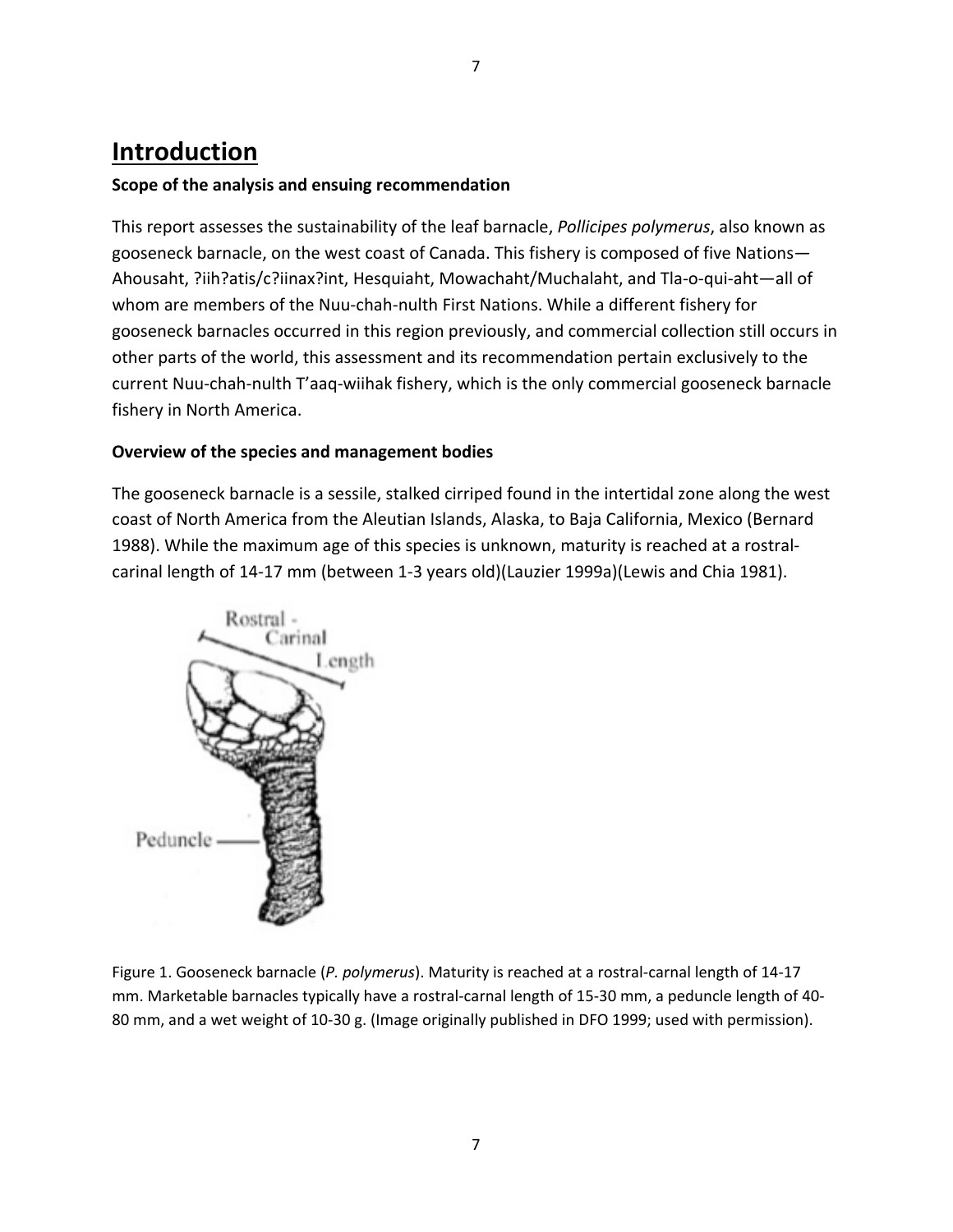Unlike the majority of invertebrate species, gooseneck barnacles reproduce by pseudocopulation rather than broadcast spawning. Despite being hermaphroditic, self-fertilization does not occur and Lewis and Chia (1981) found that breeding appears to be limited to individuals within proximity of no greater than 11 cm. Until recently, this type of mating was thought to be the sole mode of reproduction in stalked barnacles. However, recent research by Barazandeh et al. (2013) suggests that *P. polymerus* may also mate by spermcasting. Since only sperm are released into the water column, this mechanism of fertilization is dissimilar to broadcast spawning (in which both eggs and sperm are released). While the regularity of spermcasting is still unknown, this behavior does enable individuals out of physical range to fertilize one another; ongoing research seeks to determine the prevalence and potential population impacts of this (and other) mating strategies in barnacles (Barazandeh et al. 2013)(Yusa et al. 2013).

While *P. polymerus* is the largest species of gooseneck barnacle, three similar species exist worldwide: the European stalked barnacle (*P. pollicipes/P. cornucopia*, coastal northwestern France south to Senegal), the Pacific goose barnacle (*P. elegans,* eastern tropical Pacific), and the goose barnacle (*P. spinosus,* New Zealand) (Lauzier 1999a). *P. polymerus* is native to North America and is most commonly found in distinctive rosette-shaped aggregations, with larger (older) individuals at the center. Gooseneck barnacles rarely live in isolation from other species, and are most commonly found co-existing with California mussels (*Mytilus californianus*) and acorn barnacles (*Semibalanus cariosus*) on a variety of rock substrates in regions of heavy surf and wave action (Lauzier 1999a) (Fig. 3). Over the last fifty years, substantial research (see (Jamieson et al. 2001)(Lauzier 1999a)(Dayton 1971)) has gone into understanding the population dynamics and competitive interactions of these communities.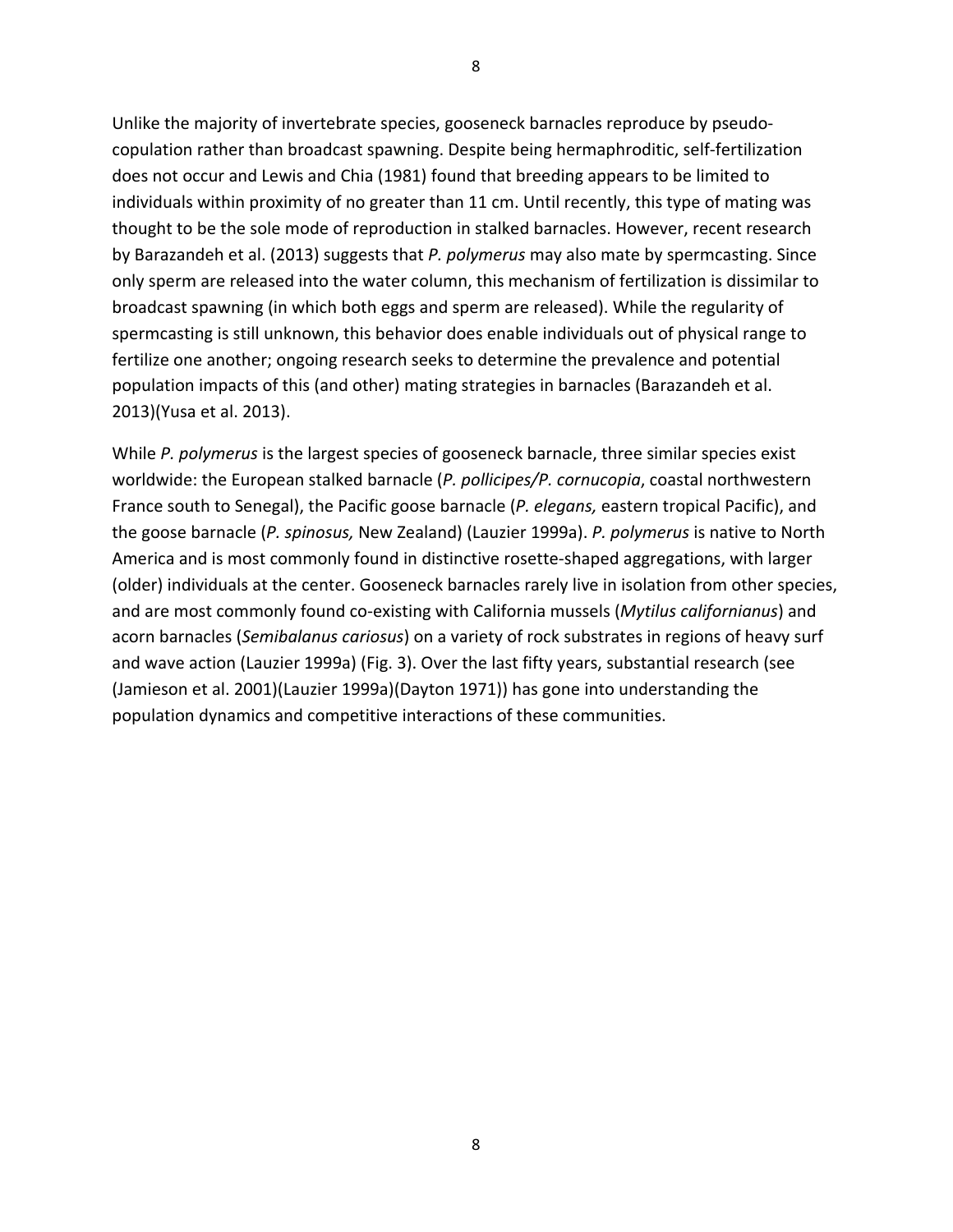

Figure 2. Collecting barnacles in the intertidal zone of Clayoquot Sound. Gooseneck barnacles are found tightly interspersed with populations of California and bay mussels (*Mytilus* spp.) in rocky areas of high surf and wave activity. (Image courtesy of Ha'oom Wild Seafoods).

9

## **Production Statistics**

Gooseneck barnacles have always been a traditional source of food for the members of the Nuu-chah-nulth First Nations, who have harvested them along the northwest coast of North America for millennia (DFO 2005)(T'aaq-wiihak 2014b). The first commercial fishery was established in the mid-1980s on the west coast of Vancouver Island in Barkley, Nootka, and Clayoquot Sounds (Lauzier 1999a). Originally, only nine gooseneck barnacle fishing licenses were issued by the Department of Fisheries and Oceans (DFO) in 1985. The number of participants grew rapidly over the next few years, and 467 licenses were issued in 1988 (Fig. 4). This significant increase in fishers resulted in an equally substantial increase in the amount of gooseneck barnacles harvested—from only 3 t in 1986 to a peak of 49 t in 1988 (Lauzier, 1999a); the majority of landings came from the south coast fishing areas (i.e., DFO Pacific Management Areas 23, 24, and 26). As interest in this new, lucrative fishery increased, so did the number of inexperienced harvesters. For the duration of the fishery in the 1980s and 1990s, the driving factor behind both license numbers and annual landings was demand and high market prices from Europe. In 1997, gooseneck barnacles were valued at approximately \$11.20/kg (DFO 2005).

Although the annual catches depicted in Figure 4 reflect the total reported landings from sales slips, substantial differences between sales slip landing values, logbook landing values, and the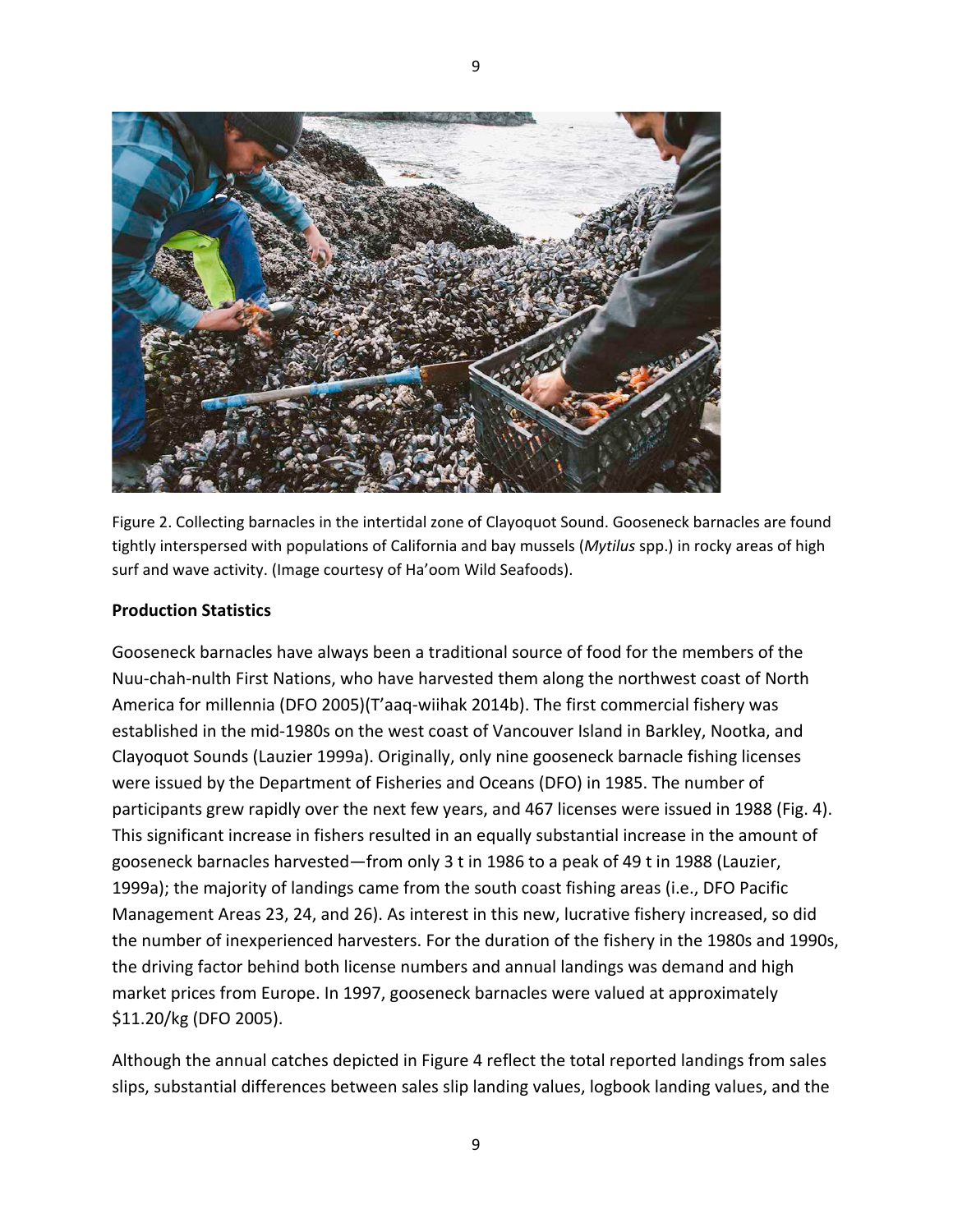quantity of exported gooseneck barnacles suggests that substantial (upward of 50% in some years) under-reporting of the catch occurred (Lauzier 1999b)(Lessard et al. 2003). Although a Z-6 license (fishing without a vessel) was required, for many years this fishery operated largely unregulated and with open-access (Lauzier 1999a) (Lauzier 1999b). As a result, it was closed by DFO in May 1999 as a precaution due to concerns over inadequate management, a lack of sufficient biological and ecological data, and fears of overexploitation. Of specific concern was a lack of data on both the gooseneck barnacle population (i.e., biomass, distribution, and abundance information), as well as uncertainty of the impacts the fishery was having on the surrounding intertidal habitat (Lauzier 1999a, 1999b). In addition, experienced harvesters were worried about damage to the stock and ecosystem (e.g., 'clear-cutting' large areas of mussels and barnacles, collecting barnacles that were too small) caused by inexperienced harvesters who had entered the fishery with the incentive of a quick financial gain (Lauzier 1999a, Lessard et al. 2003).



Figure 3. Total annual landings (solid line) and licenses issued (dashed line) from 1986 to 1997. (Based on data in DFO 1999.)

After the fishery closure in 1999, two experimental harvests took place—one from September 11 to December 31, 2000, the other from December 1, 2001 to March 21, 2002. Landings during these periods were very small: 1.8 t and 1.3 t respectively (DFO 2005). In both cases, DFO licensed these harvests with a variety of overarching management goals in mind. The gooseneck barnacles collected helped provide managers with information about harvesting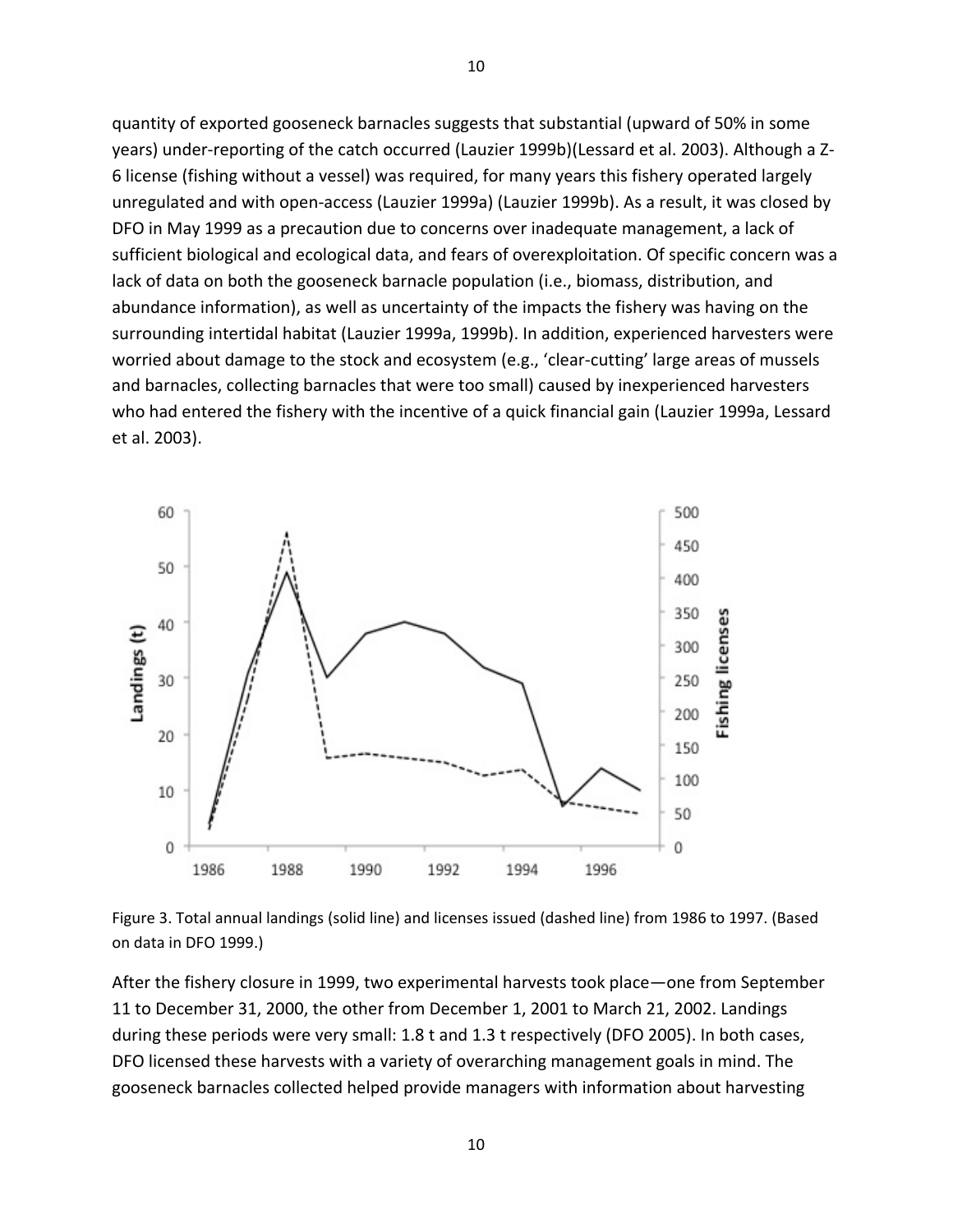practices, while also providing population structure data for proposed stock assessments. At the socio-economic level, these harvests provided an income for local fishers and helped finance the costs associated with fisheries monitoring (DFO 2005).

11

In 2003, DFO opened an experimental commercial fishery with barnacle collection permitted in Barkley Sound, Clayoquot Sound, and Kyuquot/Checleseth (DFO 2005). The new experimental fishery management plan was developed by a local multi-sector and multi-government board called West Coast Aquatic. It was innovative in a number of ways. First, it moved from the stock being assessed as one meta-unit to assessing it on a rock-by-rock basis. Second, the assessment and management regime were created cooperatively with fishermen, and was based on their knowledge and experience. It was also one of the first to have developed a system for tracking the harvest from each rock through to end sale. Unfortunately, DFO would not provide funding to manage the fishery, so all of the science, management, and monitoring costs were covered through landings and sales. This, in addition to decreased prices in Spain, caused the fishery to close after two years (Day 2012). Although unsuccessful economically, the new management and science strategy, experience, and information provided managers and fishers with a solid foundation for future fisheries.

A limited commercial gooseneck barnacle fishery re-opened most recently in September 2013. In addition to providing employment and income for Nuu-chah-nulth fishers, two key underlying goals of this fishery were to test market demand for this product, and to properly train new barnacle fishers (T'aaq-wiihak 2014a). This fishery is currently composed of 48 gooseneck barnacle collection sites (i.e., rocks) in Clayoquot Sound, which is located along the South Coast of Vancouver Island in DFO Pacific Fisheries Management Area 24 (T'aaq-wiihak 2014a).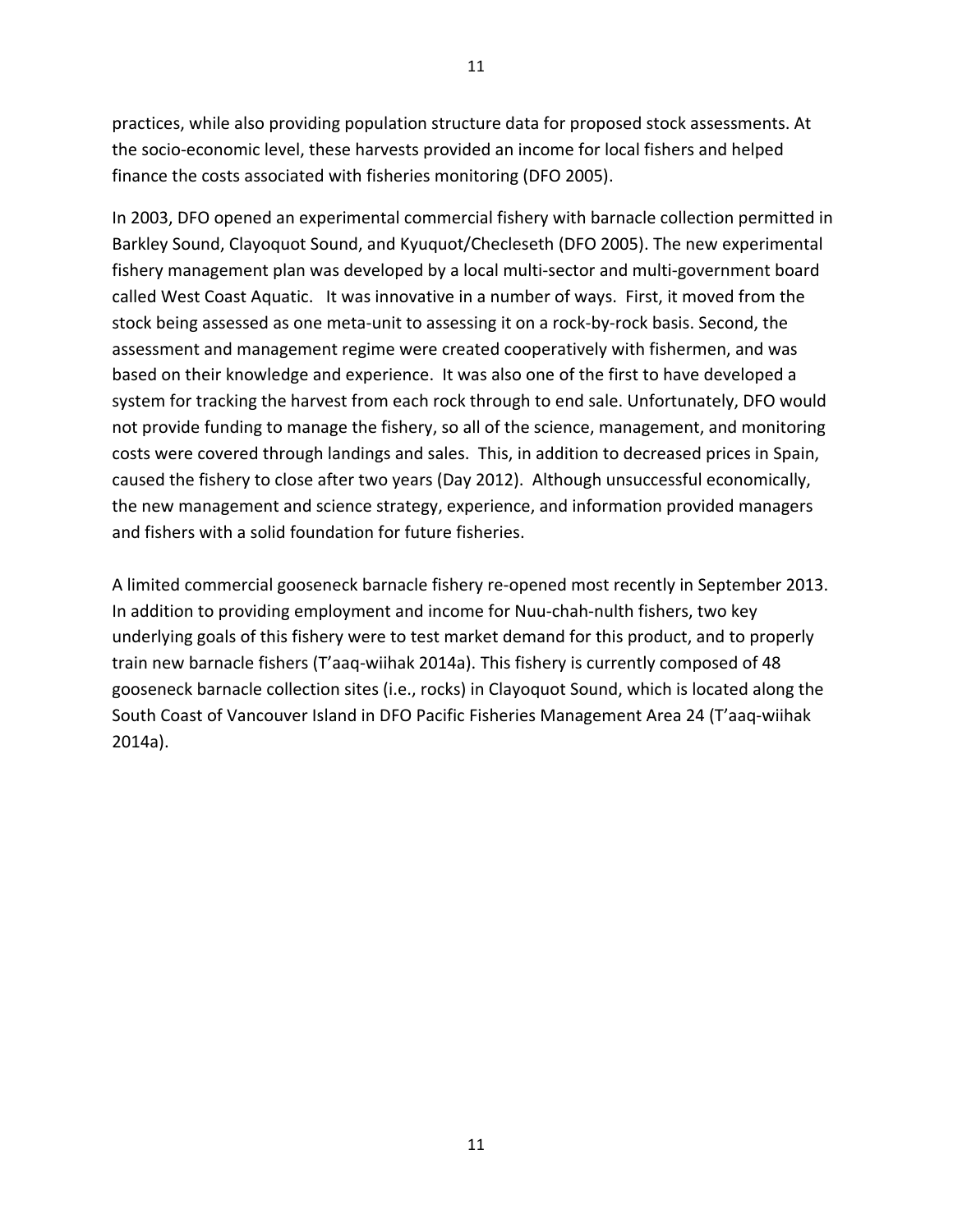

12

Figure 4. Designated barnacle harvest sites near Bartlett Island. A total of 48 rocks (not all shown) throughout Clayoquot Sound have been assessed and provided with a site-specific TAC. Collection in all BC Parks, including Flores Vargas Island Parks (light green), is prohibited. (Image courtesy of Alex Gagne, T'aaq-wiihak Fisheries Implementation Coordinator.)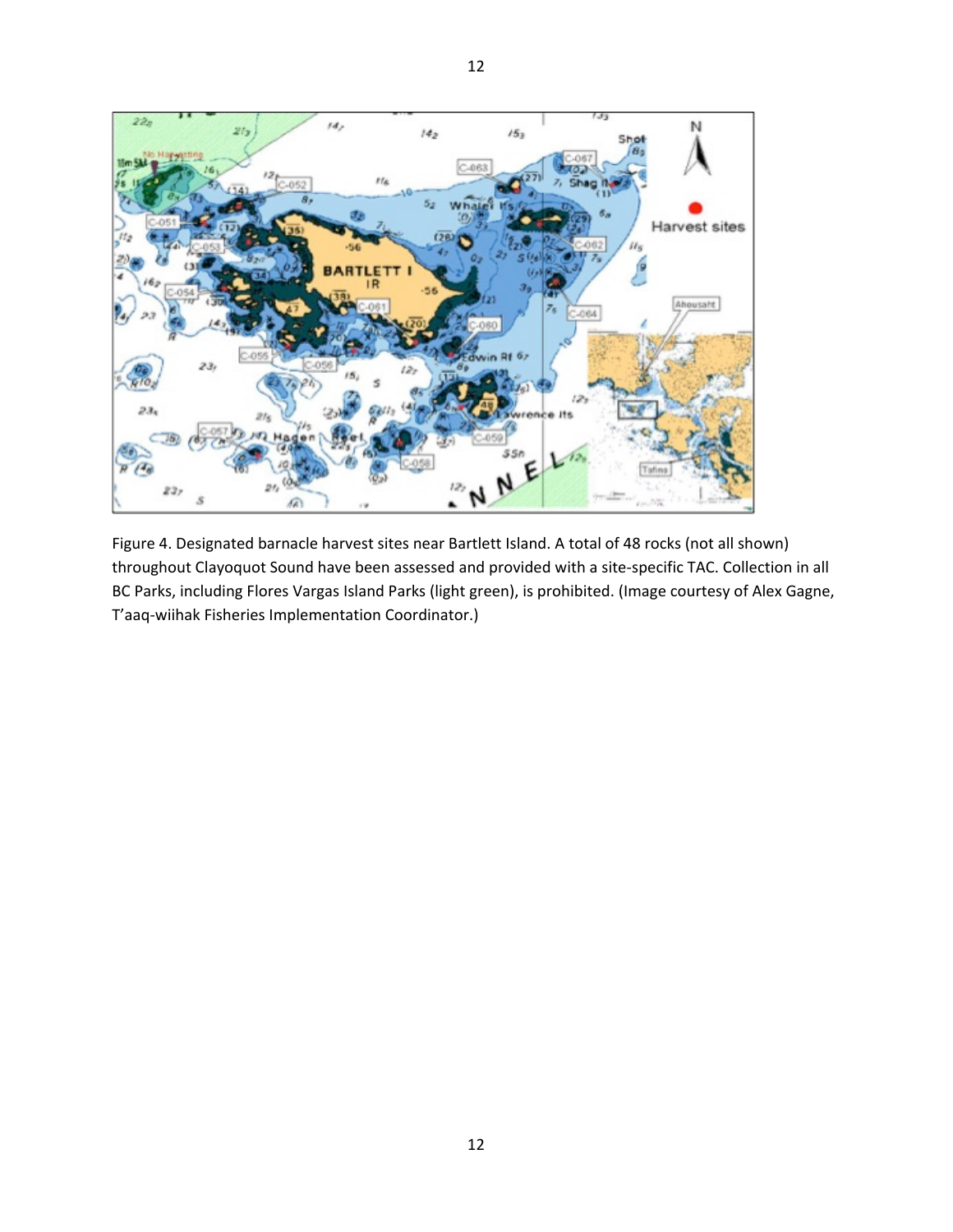

Figure 5. T'aaq-wiihak Fishing Area (area bounded by red). Territory of the 14 Nuu-chah-nulth First Nations extends 300 km along the west coast of Vancouver Island in British Columbia. The collection of gooseneck barnacles by Nuu-chah-nulth fishers occurs exclusively at 48 rock sites in Clayoquot Sound and all barnacles are landed in the town of Tofino. (Map courtesy of Alex Gagne, T'aaq-wiihak Fisheries Implementation Coordinator).

Although Pacific Rim National Park of Canada lies within the traditional territory of the Nuuchah-nulth People, no harvest is permitted within this park and several other ecological reserves; 72% of the T'aaq-wiihak Fishing Area is protected by no-take zones (T'aaq-wiihak 2014a). Collection of gooseneck barnacles still occurs exclusively by hand gathering, with the help of a modified vehicle leaf spring tool called a goose gun (Fig. 6). All mechanical devices and power tools, as well as collection by diving, are prohibited (DFO 2005); (T'aaq-wiihak 2014b). Given the fragility of these organisms and the difficulties pertaining to keeping them in marketable condition post-harvest, barnacle harvesters only collect them once an order has been placed (T'aaq-wiihak 2014a). Presently, the take of marketable barnacles for this fishery (i.e., CPUE) ranges from 9-15 kg $\cdot$ hr<sup>-1</sup> and the standard order size is 45-90 kg.

As part of the revised management structure, strict landing protocols are now in place (see Criterion 3) and landing data from 2013 to 2014 are accurate. Presently, the primary management focuses are ensuring fisher safety and maintaining stock sustainability with ongoing market demand. For the four months in 2013 in which the fishery was open, 0.38 t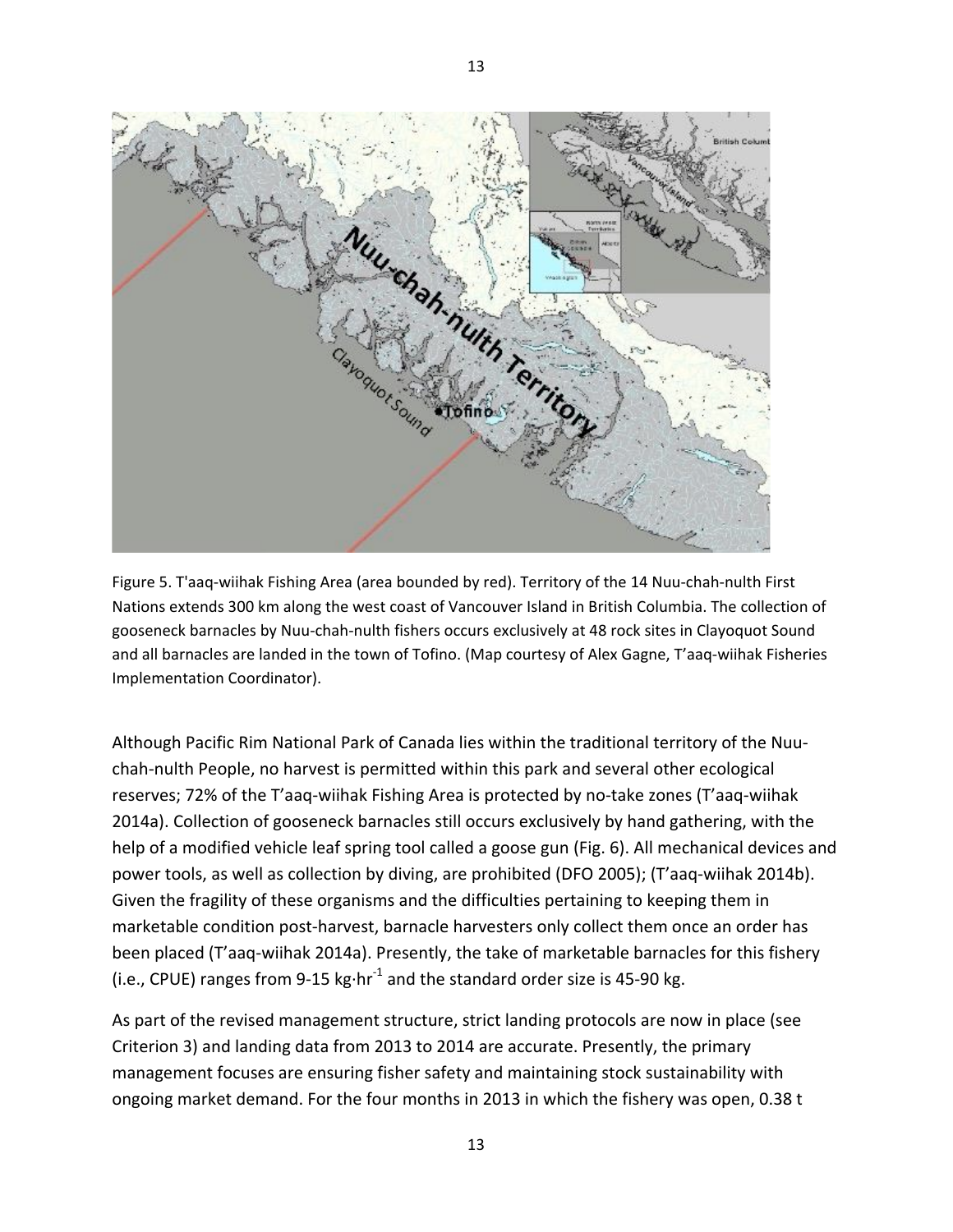(846.3 lbs) were harvested; the catch in 2014 (February to September) was 1.4 t (3,131.7 lbs) (unpublished raw data, provided by Alex Gagne, T'aaq-wiihak Fisheries Implementation Coordinator). DFO licensed the fishery to land up to 6,000 lbs (2.7 t) from October 2014 through to March 2015; however, poor weather conditions prevented any further landings in 2014 (T'aaq-wiihak 2014c). At present, the fishery is very small, with only four groups of 2-3 individuals, each collecting barnacles from the 48 designated harvest rocks (Alex Gagne, pers. comm.). Only adult gooseneck barnacles (3%–20% of the biomass of most rocks) are marketable, and collection at a certain rock depends largely on tides and weather conditions (T'aaq-wiihak 2014b). Given these ecological and biological parameters, only a very small portion of the total stock within the T'aaq-wiihak Fishing Area on the west coast of Vancouver Island is harvestable at any given time.

On January 30, 2014, the Supreme Court of British Columbia upheld a previous decision from November 3, 2009 (Ahousaht Nation v. Canada) dismissing a second appeal from Canada, and affirming the aboriginal right of the five aforementioned Nuu-chah-nulth Nations to fish commercially within their traditional territories. This decision—which is now final and constitutionally protected—is "only the second case in Canada in which aboriginal rights to sell fish have been established outside of a treaty and the first such case that expressly applies that right to any species of fish available in the First Nations' territories" (Kirchner 2010).

While improving data and assessment outputs is of primary ecological concern, additional focus is being placed on ensuring the long-term economic viability of this fishery for both fishers and buyers (T'aaq-wiihak, 2014c).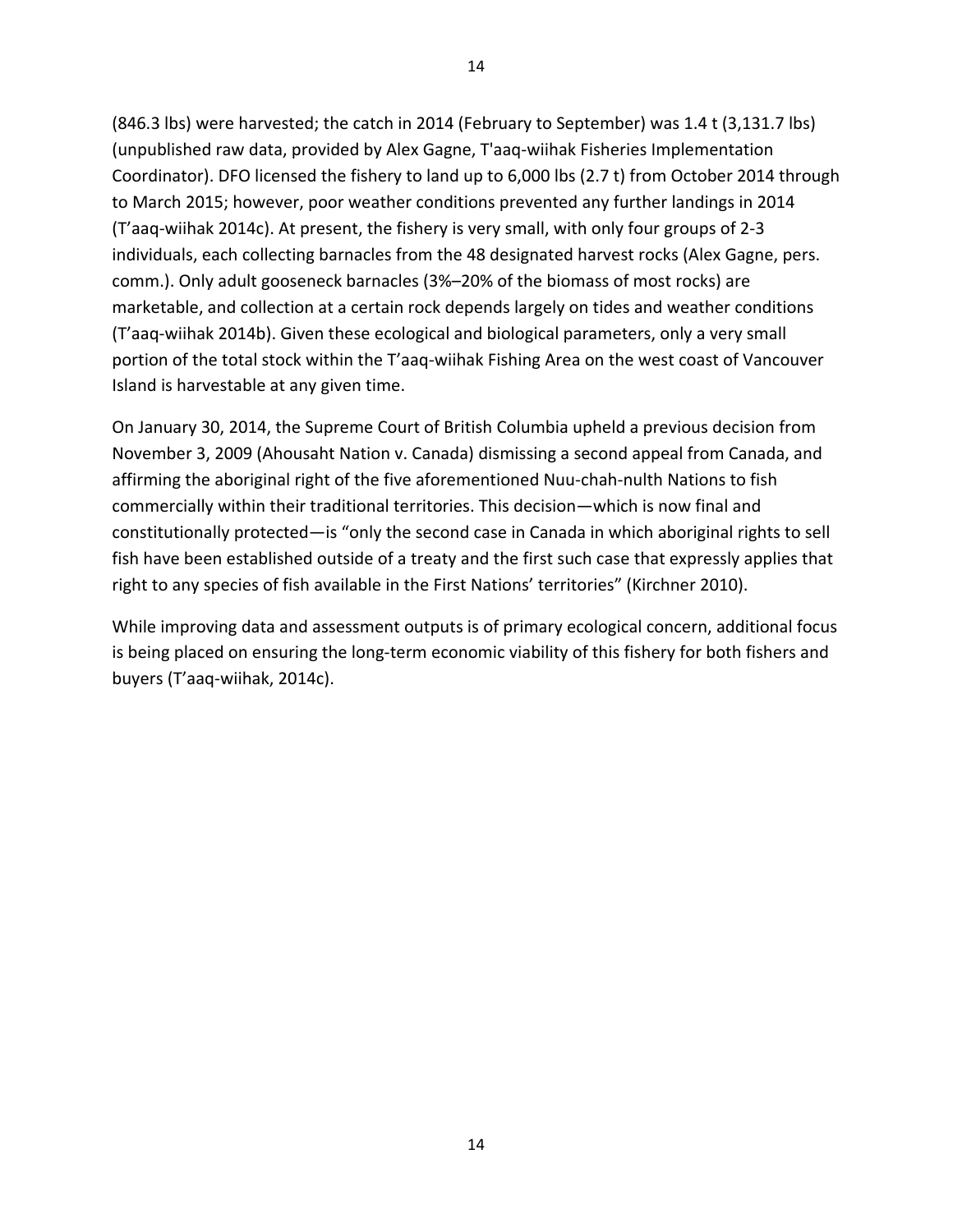

15

Figure 6. Removal of gooseneck barnacles from barnacle-mussel matrix. Harvesters select small clumps of marketable barnacles and use a modified spring leaf tool to pry them out of the surrounding population of intertidal organisms. Use of this tool requires great precision and dexterity; harvesters aim to avoid taking (or damaging) non-target organisms while carefully removing barnacles without damaging their peduncles (since this makes them unmarketable). (Image courtesy of Ha'oom Wild Seafoods.)

## **Importance to the US/North American Market**

Gooseneck barnacles have been gathered and consumed by the Nuu-chah-nulth First Nations for centuries. Although previously shipped abroad to Europe, growing interest from upscale markets in North America has resulted in approximately 75% of the current Nuu-chah-nulth harvest being sent to the United States—primarily to Seattle, New York, Los Angeles, and Las Vegas (Alex Gagne, pers. comm.). And while gooseneck barnacles remain popular overseas, the remainder of the Nuu-chah-nulth catch is sold domestically. On average, gooseneck barnacles currently fetch about \$US 9-12/kg, with a maximum price of \$US 22/kg.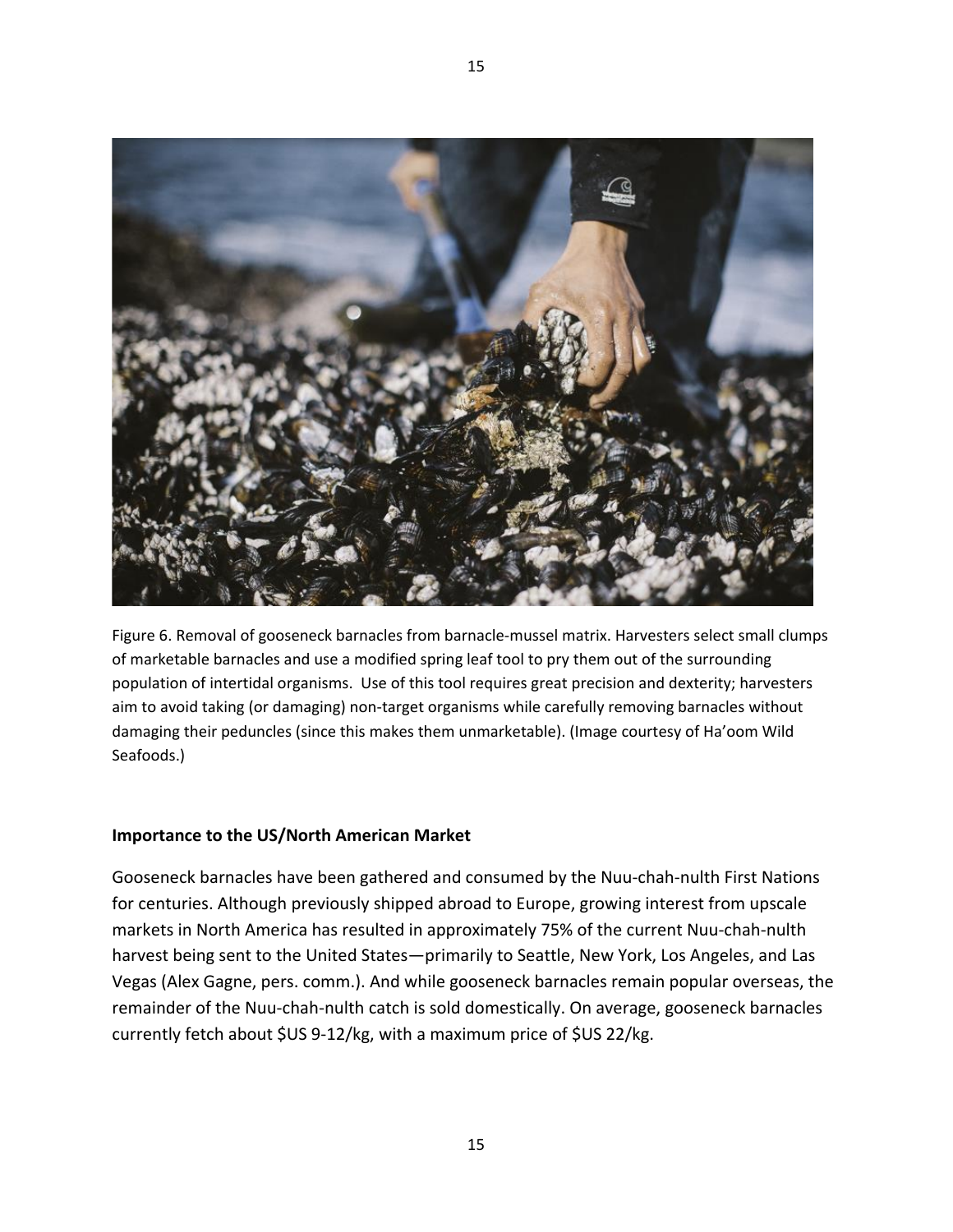### **Common and Market Names**

In North America, gooseneck barnacles may also be referred to as goose barnacles, stalked barnacles, leaf barnacles, or by their aboriginal name: *ca?inwa/ts'a7inwa* (pronounced "tsa-inwa"). They may also go by *percebes*, as they are almost always called in both Spain and Portugal. The most common appellation in France is *pouce-pied* or *anatifes*.

### **Primary Product Forms**

Once collected, gooseneck barnacles will degrade rapidly if not properly transported and packaged. Additionally, these organisms are very fragile, and can be easily damaged in the shipping process. While it is possible to freeze this species, they often lose much of their texture and flavor when thawed, resulting in a less valuable product. As such, gooseneck barnacles from the Nuu-chah-nulth fishery are always sold as a fresh product (Alex Gagne, pers. comm.). The configuration of the stalk, rather than the weight of the barnacle, is the underlying indicator of product quality (Lessard et al. 2003). In restaurants, they are typically boiled or sautéed and served on their own as well as in soups, chowders, salads, or other seafood dishes. Depending on the meal, they can also be served barbequed or smoked.

There are negligible risks of paralytic shellfish poisoning (PSP) with this species since they are crustaceans (not bivalves) and the amount of toxin they accumulate is unlikely to reach levels that pose a threat to human health (Sharpe 1981 *in* Lauzier 1999a); (Alex Gagne, pers. comm.).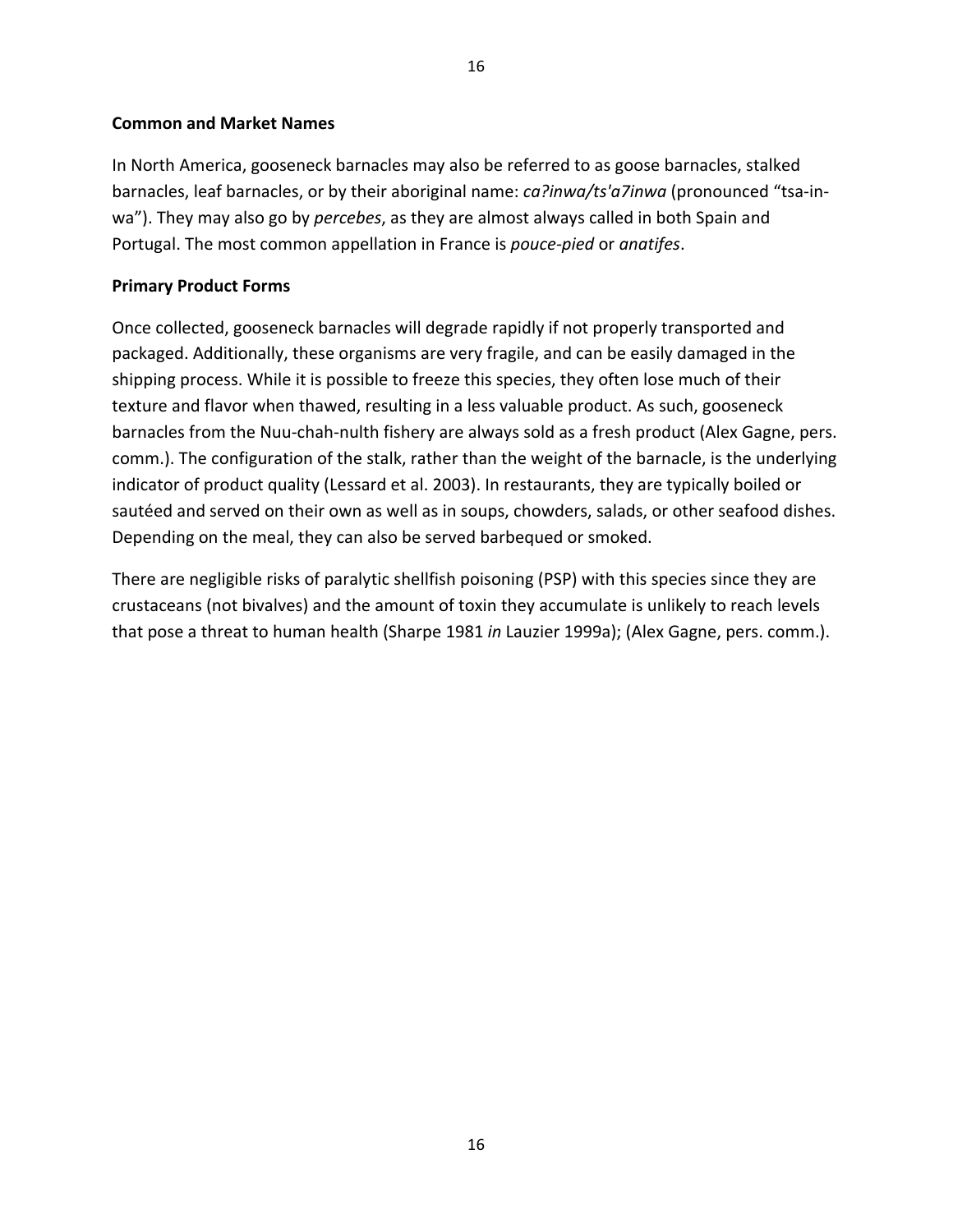# **Assessment**

This section assesses the sustainability of the fishery(s) relative to the Seafood Watch Criteria for Fisheries, available at http://www.seafoodwatch.org.

# **Criterion 1: Stock for which you want a recommendation**

*This criterion evaluates the impact of fishing mortality on the species, given its current abundance. The inherent vulnerability to fishing rating influences how abundance is scored, when abundance is unknown. The final Criterion 1 score is determined by taking the geometric mean of the abundance and fishing mortality scores. The Criterion 1 rating is determined as follows:* 

- *Score >3.2=Green or Low Concern*
- *Score >2.2 and <=3.2=Yellow or Moderate Concern*
- *Score <=2.2=Red or High Concern Rating is Critical if Factor 1.3 (Fishing Mortality) is Critical.*

# **Criterion 1 Summary**

| <b>GOOSENECK BARNACLE</b>                 |                 |                                             |                  |                 |  |  |  |  |
|-------------------------------------------|-----------------|---------------------------------------------|------------------|-----------------|--|--|--|--|
| <b>Region / Method</b>                    | <b>Inherent</b> | <b>Abundance</b>                            | <b>Fishing</b>   | <b>Subscore</b> |  |  |  |  |
|                                           | Vulnerability   |                                             | <b>Mortality</b> |                 |  |  |  |  |
| <b>British Columbia Northeast Pacific</b> | $1.00:$ High    | 5.00: Very Low 5.00: Very Low Green (5.000) |                  |                 |  |  |  |  |
| <b>Hand collected</b>                     |                 | <b>Concern</b>                              | <b>Concern</b>   |                 |  |  |  |  |

# **Criterion 1 Assessment**

# **GOOSENECK BARNACLE**

# **Factor 1.1 - Inherent Vulnerability**

# *Scoring Guidelines*

- *Low—The FishBase vulnerability score for species is 0-35, OR species exhibits life history characteristics that make it resilient to fishing, (e.g., early maturing).*
- *Medium—The FishBase vulnerability score for species is 36-55, OR species exhibits life history characteristics that make it neither particularly vulnerable nor resilient to fishing, (e.g., moderate age at sexual maturity (5-15 years), moderate maximum age (10-25 years), moderate maximum size, and middle of food chain).*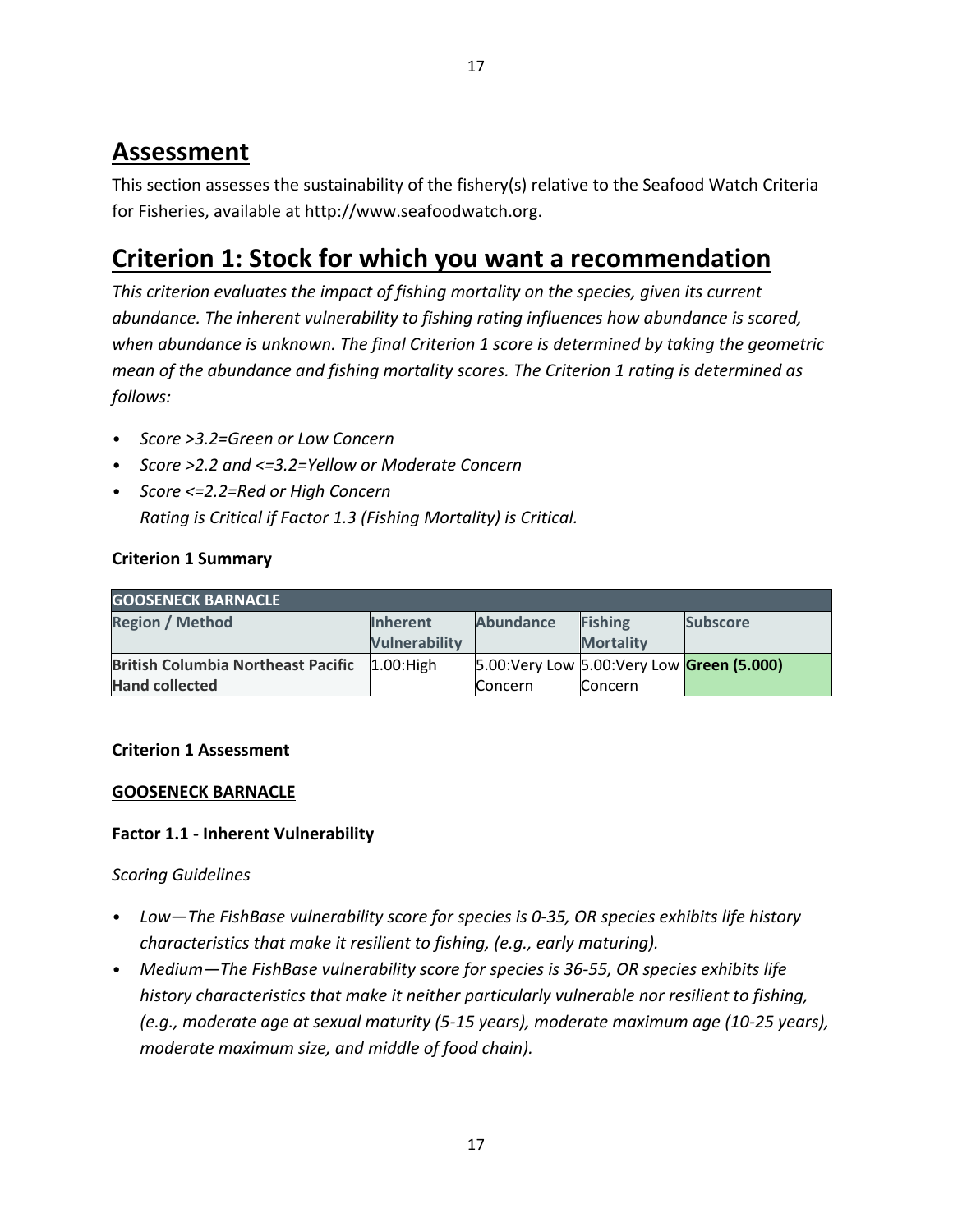• *High—The FishBase vulnerability score for species is 56-100, OR species exhibits life history characteristics that make is particularly vulnerable to fishing, (e.g., long-lived (>25 years), late maturing (>15 years), low reproduction rate, large body size, and top-predator). Note: The FishBase vulnerability scores is an index of the inherent vulnerability of marine fishes to fishing based on life history parameters: maximum length, age at first maturity, longevity, growth rate, natural mortality rate, fecundity, spatial behaviors (e.g., schooling, aggregating for breeding, or consistently returning to the same sites for feeding or reproduction) and geographic range.* 

#### **British Columbia Northeast Pacific, Hand Collected**

#### **High**

Using the Seafood Watch PSA productivity attributes, this species receives an inherent vulnerability score of 1.75 (High).

#### **Rationale**

Although gooseneck barnacles have a low age at maturity (1-3 years), their maximum age is still unknown. Based on calculations by Bernard (1988), they probably live to around 12 years; an earlier estimate suggests they could live up to 20 years old. Unlike many invertebrates, gooseneck barnacles are live bearers, internally brooding egg lamellae within their mantle cavity while they develop (Lauzier 1999a)(Lewis and Chia 1981). After roughly 25 days, barnacles release free-swimming cyprid larvae, which then undergo six naupliar stages and spend approximately 42 days in the plankton before settling (Lewis 1975). Lewis (1975) suggests barnacle dispersal capabilities of 185 to 930 km (based on current velocities of 5 to 26 cm $\cdot$ s<sup>-1</sup>, and Rivera et al. (2013) estimated the dispersal of larval gooseneck barnacles along the Cantabrian Coast of northern Spain to be limited to 13-56 km (current velocities of 0.5 to 4.5 cm $\cdot$ s<sup>-1</sup>) due to variations in annual upwelling activity. Despite the information available from these studies, dispersal of *P. polymerus* along Vancouver Island is not well known. Thompson et al. (1989) discusses the multiple circulation systems off the west coast of Vancouver Island, and current velocities in this part of the Pacific Ocean range from 10 cm $\cdot$ s<sup>-1</sup> (offshore Alaska Current) to 50 cm $\cdot$ s<sup>-1</sup> (Vancouver Island Coastal Current). Barnacle larvae most readily attach to the stalks of larger, mature gooseneck and acorn barnacles, before forming peduncular extensions that re-attach to the rocky substrate (Hoffman 1989). Populations of gooseneck barnacles are found most commonly in rosette-shaped clusters, and this community formation protects juveniles against vigorous wave action, while simultaneously preventing 'out competition' by mussels (Bernard 1988) (Lauzier 1999b) (Jamieson et al. 2001). In addition, gooseneck barnacles reproduce through pseudo-copulation. As a sessile organism, this restricts mating activity between individuals that live in close proximity (Lewis and Chia 1981). Although Barazandeh et al. (2013) have suggested spermcasting behavior in this species, its prevalence within this population and the associated implications of this fertilization mechanism are not yet fully understood. As such, maintaining a tightly aggregated community appears to be essential for the overall health and fecundity of the stock. All of these characteristics contribute to a high inherent vulnerability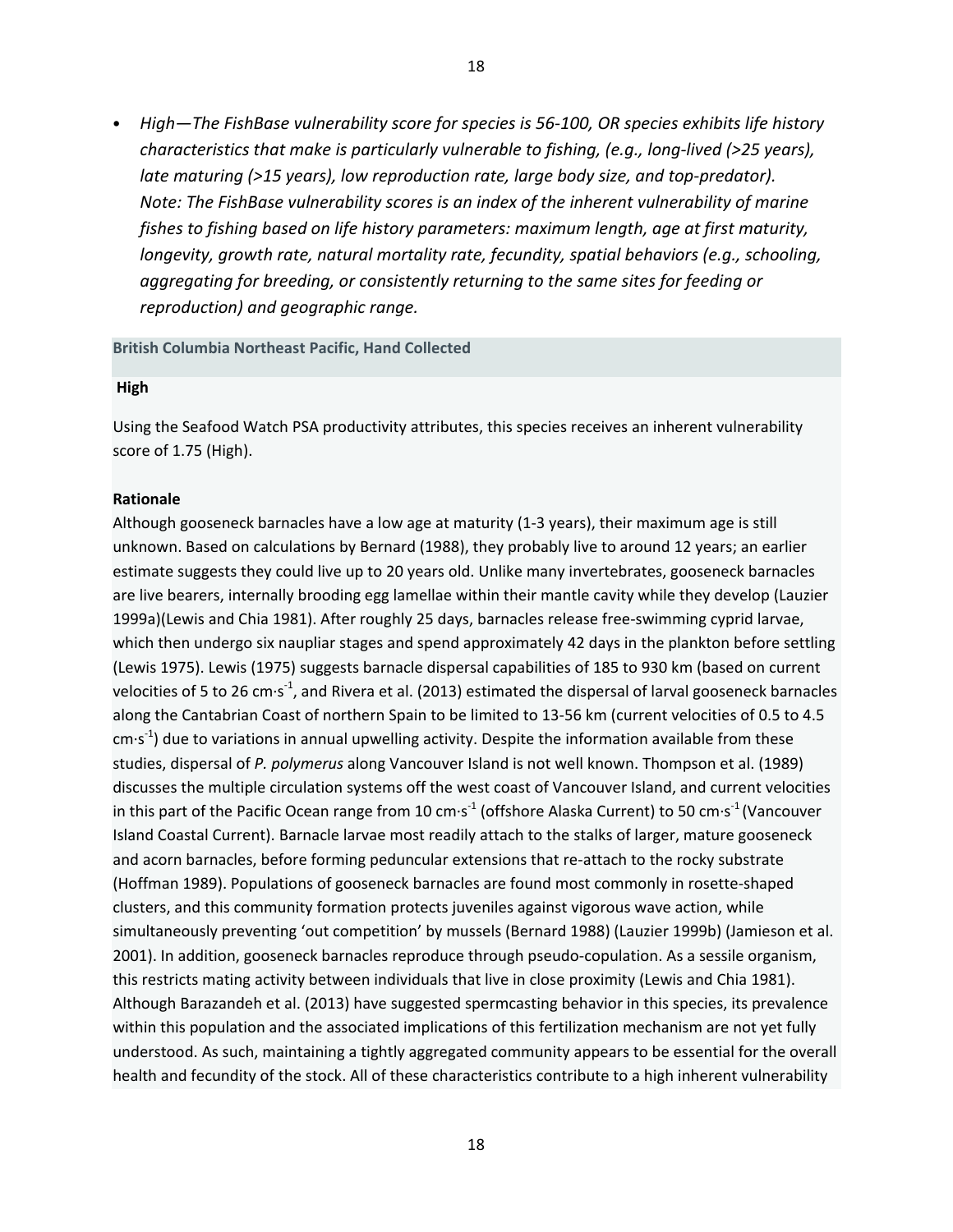to fishing.

#### **Factor 1.2 - Abundance**

#### *Scoring Guidelines*

- *5 (Very Low Concern)—Strong evidence exists that the population is above target abundance level (e.g., biomass at maximum sustainable yield, BMSY) or near virgin biomass.*
- *4 (Low Concern)—Population may be below target abundance level, but it is considered not overfished.*
- *3 (Moderate Concern) —Abundance level is unknown and the species has a low or medium inherent vulnerability to fishing.*
- *2 (High Concern)—Population is overfished, depleted, or a species of concern, OR abundance is unknown and the species has a high inherent vulnerability to fishing.*
- *1 (Very High Concern)—Population is listed as threatened or endangered.*

**British Columbia Northeast Pacific, Hand Collected**

#### **Very Low Concern**

Stock is at or very near its historic high or virgin biomass.

#### **Rationale**

Three independent survey methods—GIS mapping, Local Ecological Knowledge (LEK) surveys (from 2003-2005 and 2014), and GPS polygon mapping—resulted in an estimated marketable biomass of 19.9- 24 t (43,800-52,833 lbs) available in the area outside of BC Parks.[1] (For detailed descriptions of each survey method, please see the Appendix.) Assuming a conservative biomass density of 2.7  $kg/m<sup>2</sup>$  (Bernard 1988), GIS analysis determined the total gooseneck barnacle biomass in Clayoquot Sound to be 2,858 t (6.29 x 106 lbs) in 2014 (T'aaq-wiihak 2014a). While there are no biomass estimates for the population during the initial fishery (1980s-1990s), only 112 t were taken from the Clayoquot Sound region over the 15 year period in which the fishery was open (Lauzier 1999a). Given that the current population has had over two decades to recover from this depletion, the current biomass ( $B<sub>current</sub>$ ) of the population is likely near virgin stock biomass ( $B<sub>0</sub>$ ). Despite this high aggregate abundance, genetic mixing in Clayoquot Sound is unknown and Lauzier (1999b) suggests that overfishing is more likely to occur if the gooseneck fishery is managed as a meta-population instead of as a collection of smaller individual stocks (i.e., rocks). As such, a precautionary harvest threshold of  $0.03$ -0.07B<sub>0</sub> is applied to each rock, based on its individual available harvestable biomass from the stock assessment (T'aaqwiihak 2014a). A rock is closed to fishing for a minimum of six months once the harvest threshold has been reached and it can only be re-opened after a full re-assessment (T'aaq-wiihak 2014a). No rocks have been closed so far, thus  $B_{current} \ge 0.93B_0$  at each site. By preventing overexploitation at every rock, this precautionary approach precludes the need for a critical reference point ( $B_{crit}$ ) for the fishery as a whole.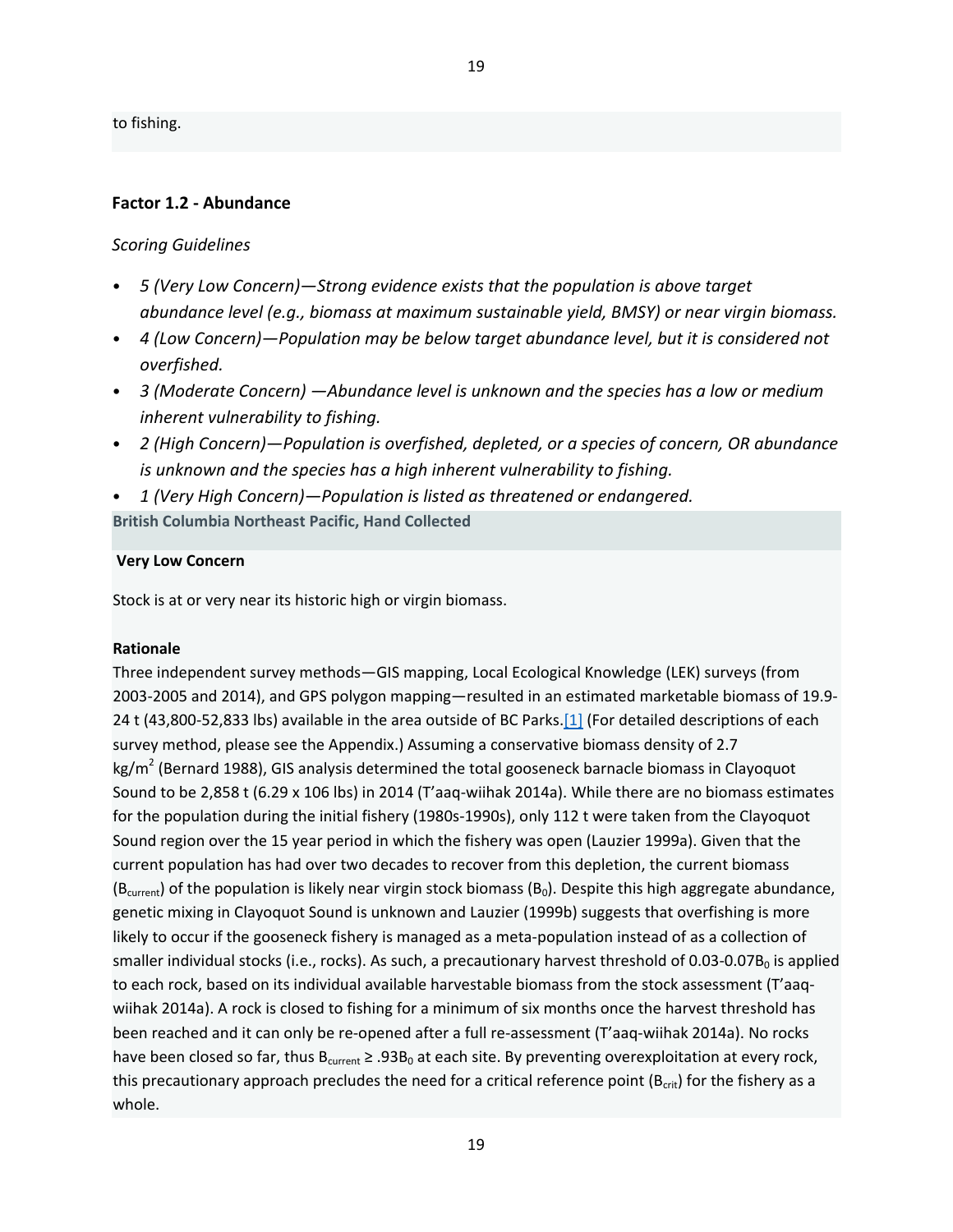[1]Not all rocks have been surveyed with all methods, but all rocks have been surveyed with at least one method.

## **Factor 1.3 - Fishing Mortality**

## *Scoring Guidelines*

- *5 (Very Low Concern)—Highly likely that fishing mortality is below a sustainable level (e.g., below fishing mortality at maximum sustainable yield, FMSY), OR fishery does not target species and its contribution to the mortality of species is negligible (≤ 5% of a sustainable level of fishing mortality).*
- *3.67 (Low Concern)—Probable (>50%) chance that fishing mortality is at or below a sustainable level, but some uncertainty exists, OR fishery does not target species and does not adversely affect species, but its contribution to mortality is not negligible, OR fishing mortality is unknown, but the population is healthy and the species has a low susceptibility to the fishery (low chance of being caught).*
- *2.33 (Moderate Concern)—Fishing mortality is fluctuating around sustainable levels, OR fishing mortality is unknown and species has a moderate-high susceptibility to the fishery and, if species is depleted, reasonable management is in place.*
- *1 (High Concern)—Overfishing is occurring, but management is in place to curtail overfishing, OR fishing mortality is unknown, species is depleted, and no management is in place.*
- *0 (Critical)—Overfishing is known to be occurring and no reasonable management is in place to curtail overfishing.*

**British Columbia Northeast Pacific, Hand Collected**

## **Very Low Concern**

Highly likely that fishing mortality is at or below a sustainable level that will allow population to maintain current level or rebuild if depleted, and a large proportion of population is protected.

#### **Rationale**

Natural environmental conditions (i.e., seasonal tides and weather, intertidal topography) and marketable morphological requirements (i.e., correct size, shape, and color) limit the amount of gooseneck barnacles available for harvest at any given time. It was estimated that less than 10% of the entire west coast of Vancouver Island stock was available to the fishery during the experimental harvest in 2003-2005 (DFO 2005). Today, gooseneck barnacle collection is localized to specific sites in Clayoquot Sound, and prohibited in 72% of the T'aaq-wiihak Fishing Area due to spatial closures (see Criterion 4). At present, only 48 rocks have been designated as harvest sites.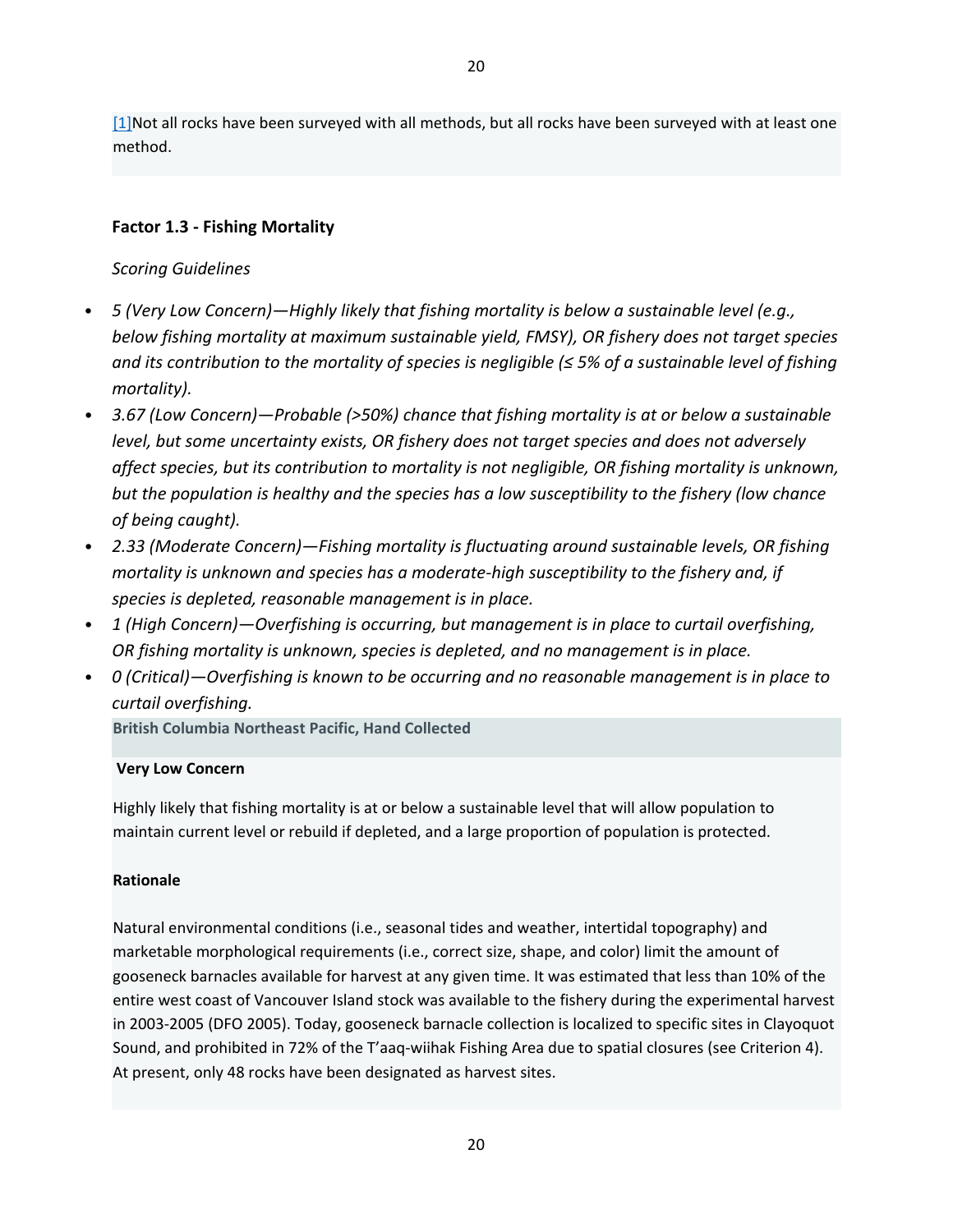At each harvest site, most barnacles (i.e., over 90%) are non-marketable due to their size or appearance, and the exposed nature of the barnacle habitat enables fishers to be highly selective of the individuals they collect. Harvesters aim to collect barnacles that can be removed without wounding the barnacles (since torn peduncles make them unmarketable). Barnacles that are directly affixed to a rock substrate typically are usually wounded during collection, so harvesters do not attempt to pry barnacles directly off the rock substrate. This creates another inherently limiting factor to harvest from each of the rocks.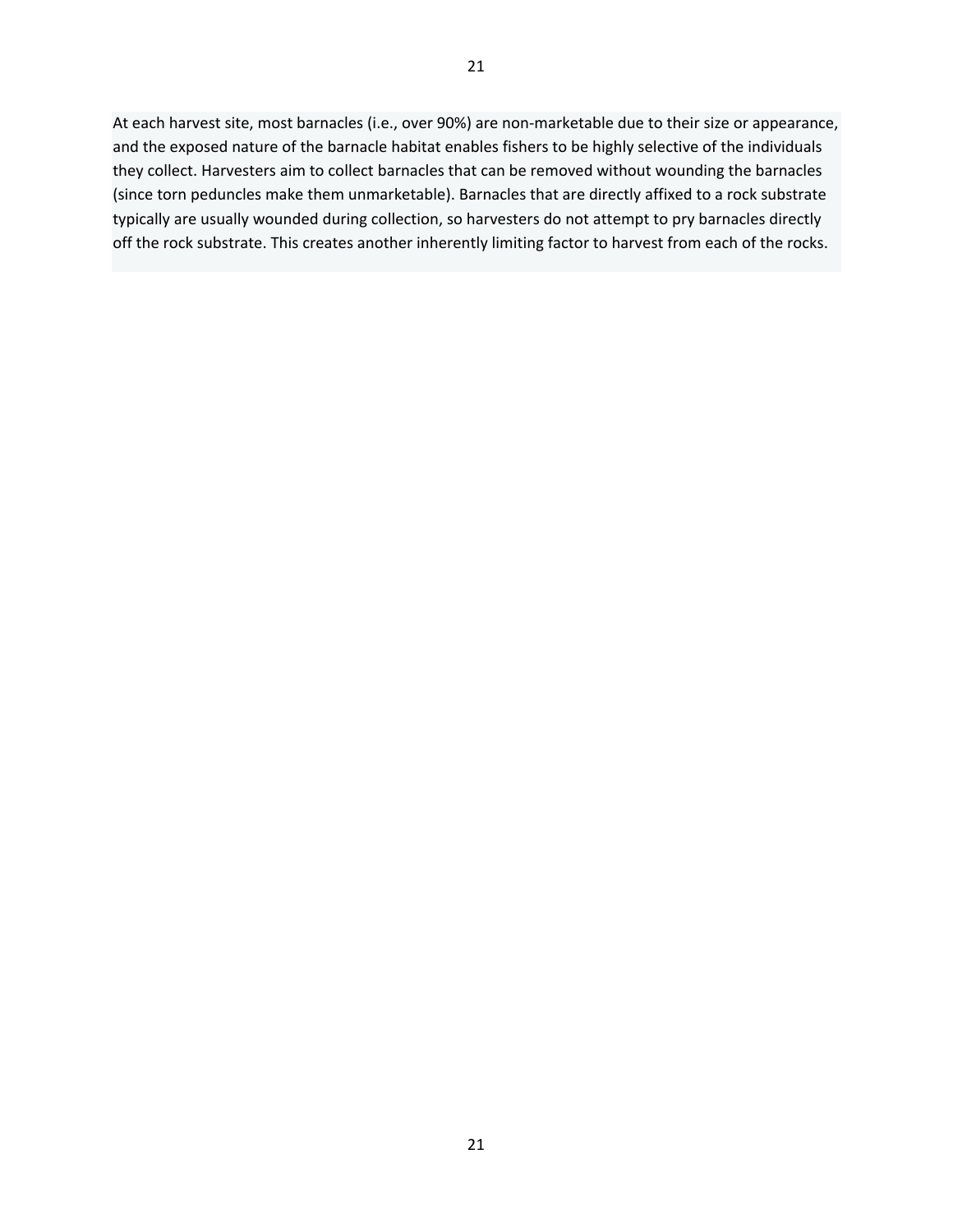*All main retained and bycatch species in the fishery are evaluated in the same way as the species under assessment were evaluated in Criterion 1. Seafood Watch® defines bycatch as all fisheries-related mortality or injury to species other than the retained catch. Examples include discards, endangered or threatened species catch, and ghostfishing. To determine the final Criterion 2 score, the score for the lowest scoring retained/bycatch species is multiplied by the discard rate score (ranges from 0-1), which evaluates the amount of non-retained catch (discards) and bait use relative to the retained catch. The Criterion 2 rating is determined as follows:*

- *Score >3.2=Green or Low Concern*
- *Score >2.2 and <=3.2=Yellow or Moderate Concern*
- *Score <=2.2=Red or High Concern Rating is Critical if Factor 2.3 (Fishing Mortality) is Critical.*

# **Criterion 2 Summary**

| <b>Gooseneck Barnacle: British Columbia Northeast Pacific, Hand Collected</b> |       |                      |                                         |            |                      |                                    |       |                 |
|-------------------------------------------------------------------------------|-------|----------------------|-----------------------------------------|------------|----------------------|------------------------------------|-------|-----------------|
| Subscore:                                                                     | 5.000 | <b>Discard Rate:</b> |                                         | 1.00       | C <sub>2</sub> Rate: |                                    | 5.000 |                 |
| <b>Species</b>                                                                |       |                      | <b>Inherent</b><br><b>Vulnerability</b> |            | <b>Abundance</b>     | <b>Fishing</b><br><b>Mortality</b> |       | <b>Subscore</b> |
| <b>GOOSENECK BARNACLE</b><br><b>High</b>                                      |       |                      | 5.00: Very<br>Low Concern               | 5.00: Very | Low Concern          | 5.000                              |       |                 |

Given that harvesters have specific marketable size and shape requirements, individual barnacles can be assessed prior to their removal, thus making this a highly selective fishery. Once pried off the rocks, harvesters must 'clean' the clumps of barnacles/muscles (i.e., the individual barnacles are gently detached from the affixed mussels/smaller barnacles). This process requires a high amount of attention and care and is quite time-consuming. Thus, it also serves as an additional incentive for harvesters to only remove the smallest amount of discards and to target the barnacles of market size. If larger clumps are removed, more time is required to clean the marketable barnacles. As such, this creates a disincentive to 'clear-cutting' (clearing off a swatch of barnacles and surrounding matrix) as more time will be required to clean the marketable barnacles and there is a higher risk of damage to the barnacles from increased handling.

Nonetheless, due to the tight structure of the intertidal ecosystem (i.e., many species in close proximity), the incidental take of non-target organisms cannot be avoided in some cases. Since barnacles are typically removed in clumps (to minimize total damage to the bed), the majority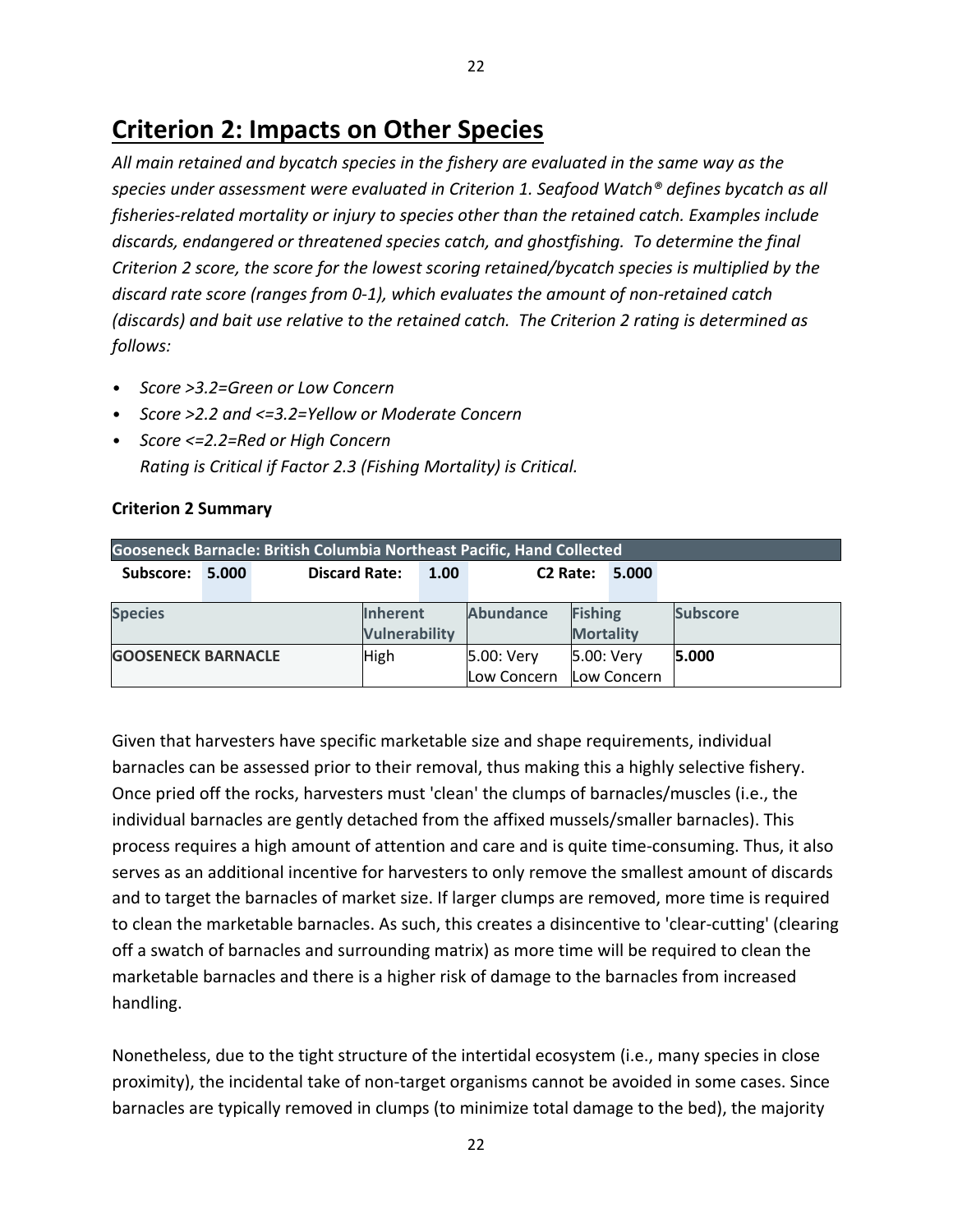of bycatch are juvenile barnacles, which attach themselves to the peduncles of larger mature individuals. Two types of mussel species, California sea mussels (*Mytilus californianus*) and blue mussels (*M. edulis*), are also taken in cases where they are tightly attached to a clump of harvestable barnacles. Since none of these species can re-attach to the substrate after they have been removed, bycatch mortality is 100%. Given the small area in which the barnacle fishery operates relative to the range of these species and the fact that no fisheries for these mussel species currently exist, these mussel stocks are likely near virgin biomass and the fishery is deemed to have negligible impacts on the populations of these species. For this reason they are not assessed any further in this assessment.

#### **Criterion 2 Assessment**

#### **Factor 2.4 - Discard Rate**

#### **British Columbia/Northeast Pacific, Hand Collected**

#### **< 20%**

Given the high selectivity of this fishery, discards are likely well below 20%.

#### **Detailed Rationale**

No discard information specific to the T'aaq-wiihak gooseneck barnacle fishery (or similar fisheries in Spain) is currently available. Unlike many hand collection fisheries that target individual organisms, barnacles are collected in clumps of adults and juveniles. As such, some bycatch and discards are unavoidable since gooseneck barnacles with damaged peduncles are unmarketable; incidentally harvested barnacles of an undesirable size are also discarded. Nonetheless, visual observation of barnacles acts as a direct selectivity method to reduce bycatch of non-target mussels and juvenile barnacles, and the spring leaf tool is used in such a way as to limit harm to the surrounding invertebrate matrix (T'aaq-wwihak 2014a). Although the discard rate for hand collection fisheries around the world is typically 0%–1% (Kelleher 2005), the discard rate for the T'aaq-wiihak fishery is probably slightly higher, yet still below 20%.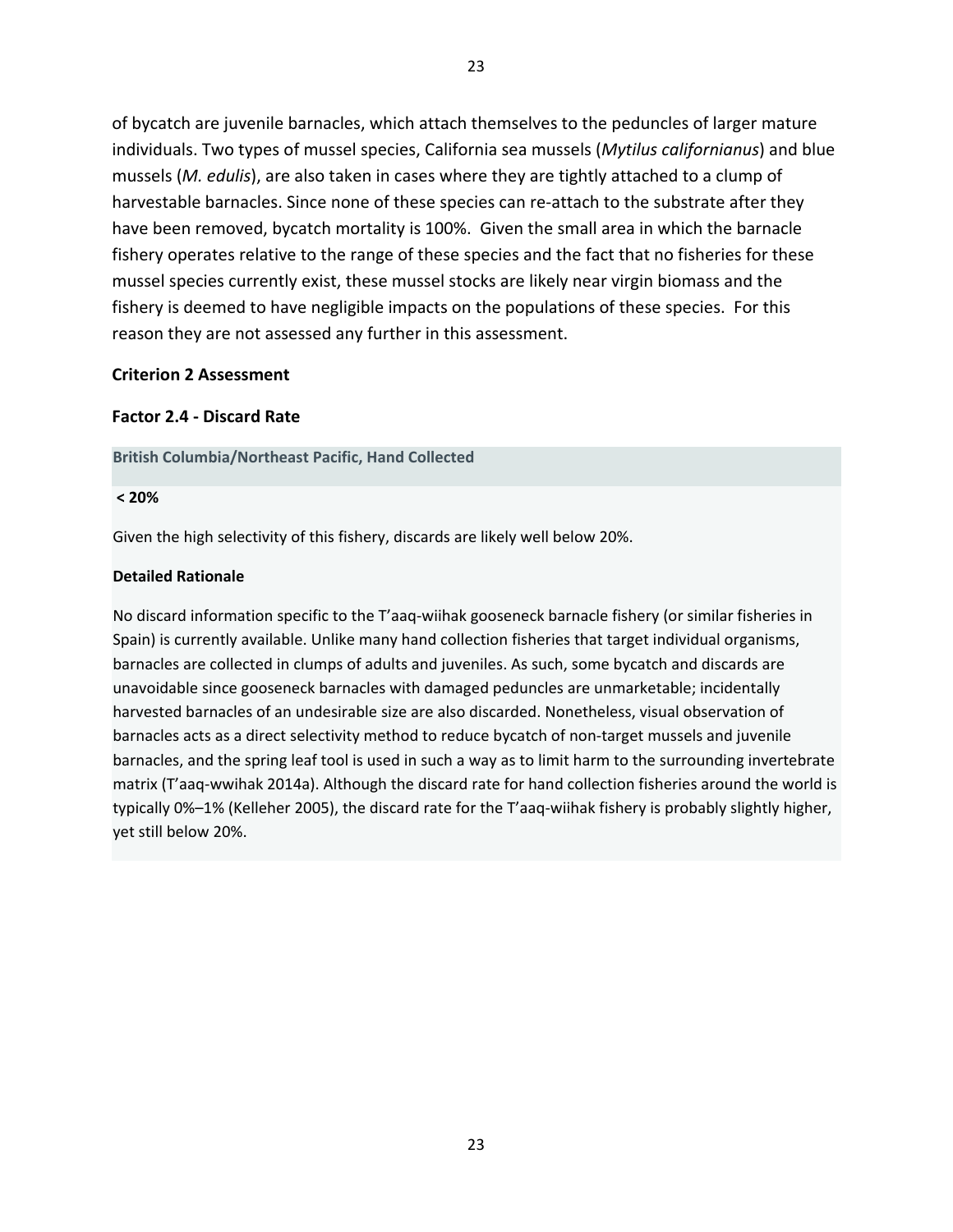# **Criterion 3: Management effectiveness**

*Management is separated into management of retained species (harvest strategy) and management of non-retained species (bycatch strategy).* 

*The final score for this criterion is the geometric mean of the two scores. The Criterion 3 rating is determined as follows:*

- *Score >3.2=Green or Low Concern*
- *Score >2.2 and <=3.2=Yellow or Moderate Concern*
- *Score <=2.2 or either the Harvest Strategy (Factor 3.1) or Bycatch Management Strategy (Factor 3.2) is Very High Concern = Red or High Concern Rating is Critical if either or both of Harvest Strategy (Factor 3.1) and Bycatch Management Strategy (Factor 3.2) ratings are Critical.*

## **Criterion 3 Summary**

| <b>Region / Method</b>                    | <b>Management Management Overall</b> |                     |                |
|-------------------------------------------|--------------------------------------|---------------------|----------------|
|                                           |                                      |                     | Recommendation |
|                                           | <b>Retained</b>                      | <b>Non-Retained</b> |                |
|                                           | <b>Species</b>                       | <b>Species</b>      |                |
| <b>British Columbia Northeast Pacific</b> | 4.000                                | <b>All Species</b>  | Green(4.000)   |
| <b>Hand Collected</b>                     |                                      | Retained            |                |

# **Factor 3.1: Harvest Strategy**

## Scoring Guidelines

*Seven subfactors are evaluated: Management Strategy, Recovery of Species of Concern, Scientific Research/Monitoring, Following of Scientific Advice, Enforcement of Regulations, Management Track Record, and Inclusion of Stakeholders. Each is rated as 'ineffective,' 'moderately effective,' or 'highly effective.'*

- *5 (Very Low Concern)—Rated as 'highly effective' for all seven subfactors considered.*
- *4 (Low Concern)—Management Strategy and Recovery of Species of Concern rated 'highly effective' and all other subfactors rated at least 'moderately effective.'*
- *3 (Moderate Concern)—All subfactors rated at least 'moderately effective.'*
- *2 (High Concern)—At minimum, meets standards for 'moderately effective' for Management Strategy and Recovery of Species of Concern, but at least one other subfactor rated 'ineffective.'*
- *1 (Very High Concern)—Management exists, but Management Strategy and/or Recovery of Species of Concern rated 'ineffective.'*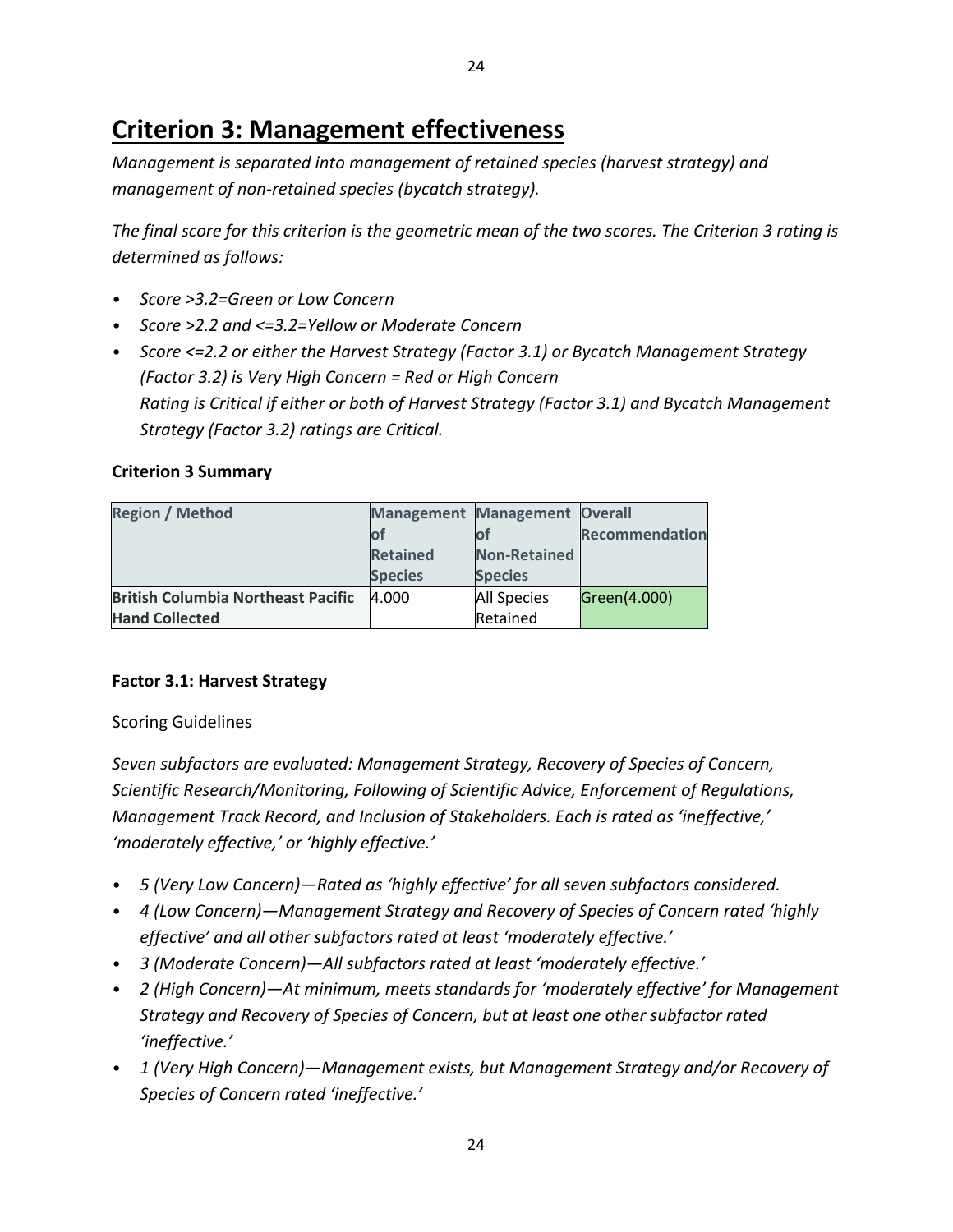• *0 (Critical)—No management exists when there is a clear need for management (i.e., fishery catches threatened, endangered, or high concern species), OR there is a high level of Illegal, unregulated, and unreported fishing occurring.*

#### **Factor 3.1 Summary**

| Factor 3.1: Management of fishing impacts on retained species |               |     |                                                 |               |  |                                         |                  |  |
|---------------------------------------------------------------|---------------|-----|-------------------------------------------------|---------------|--|-----------------------------------------|------------------|--|
| <b>Region / Method</b>                                        |               |     | Strategy Recovery Research Advice Enforce Track |               |  |                                         | <b>Inclusion</b> |  |
| <b>British Columbia Northeast Pacific</b>                     | <b>Highly</b> | N/A | <b>Highly</b>                                   | <b>Highly</b> |  | Highly Moderately Highly                |                  |  |
| <b>Hand Collected</b>                                         | Effective     |     |                                                 |               |  | Effective Effective Effective Effective | Effective        |  |

#### **Subfactor 3.1.1 – Management Strategy and Implementation**

*Considerations: What type of management measures are in place? Are there appropriate management goals, and is there evidence that management goals are being met? To achieve a 'highly effective' rating, there must be appropriate management goals, and evidence that the measures in place have been successful at maintaining/rebuilding species.*

**British Columbia Northeast Pacific, Hand Collected**

#### **Highly Effective**

The fishery has highly appropriate strategy and goals (described in detail in the *2014-2015 T'aaq-wiihak Goose Barnacle Harvest Plan*), and there is evidence that the strategy is being implemented successfully.

#### **Rationale**

The gooseneck barnacle fishery is a year-round limited entry fishery; only fishers from the Ahousaht, ?iih?atis/c?iinax?int, Hesquiaht, Mowachaht/Muchalaht, and Tla-o-qui-aht Nations are permitted to harvest this species. The fishery is currently co-managed by the Canadian Department of Fisheries and Oceans (DFO) and the Nuu-chah-nulth First Nations, and current management objectives are clearly defined in the *2014-2015 T'aaq-wiihak Goose Barnacle Harvest Plan* (T'aaq-wiihak 2014b). The DFO has set a landing quota of 1,000 lbs (453 kg) per month, as a result of inaccessibility (i.e., ocean conditions) and low market demand, this quota has not been reached in any month since the fishery opened. No licenses are issued for this fishery. Instead, the Nation's traditional leadership (the Ha'wiih) designates fishers to participate. Within this system, capacity is limited through a list of available fishers. When an order comes in, the fisher at the top of the rotation is permitted to go out and collect the desired amount of barnacles. Once a fisher completes an order successfully, (s)he goes to the bottom of the list and the next fisher on the list gets the next order. Rock-specific quotas are based on precautionary estimates of site abundance (see Factor 1.2) and strict assessment and monitoring measures are in place for a site once it reaches its harvest threshold. In addition to the sustainable harvest of gooseneck barnacles (for specifics, see Factor 3.1.4), one of the primary management goals is filling in data gaps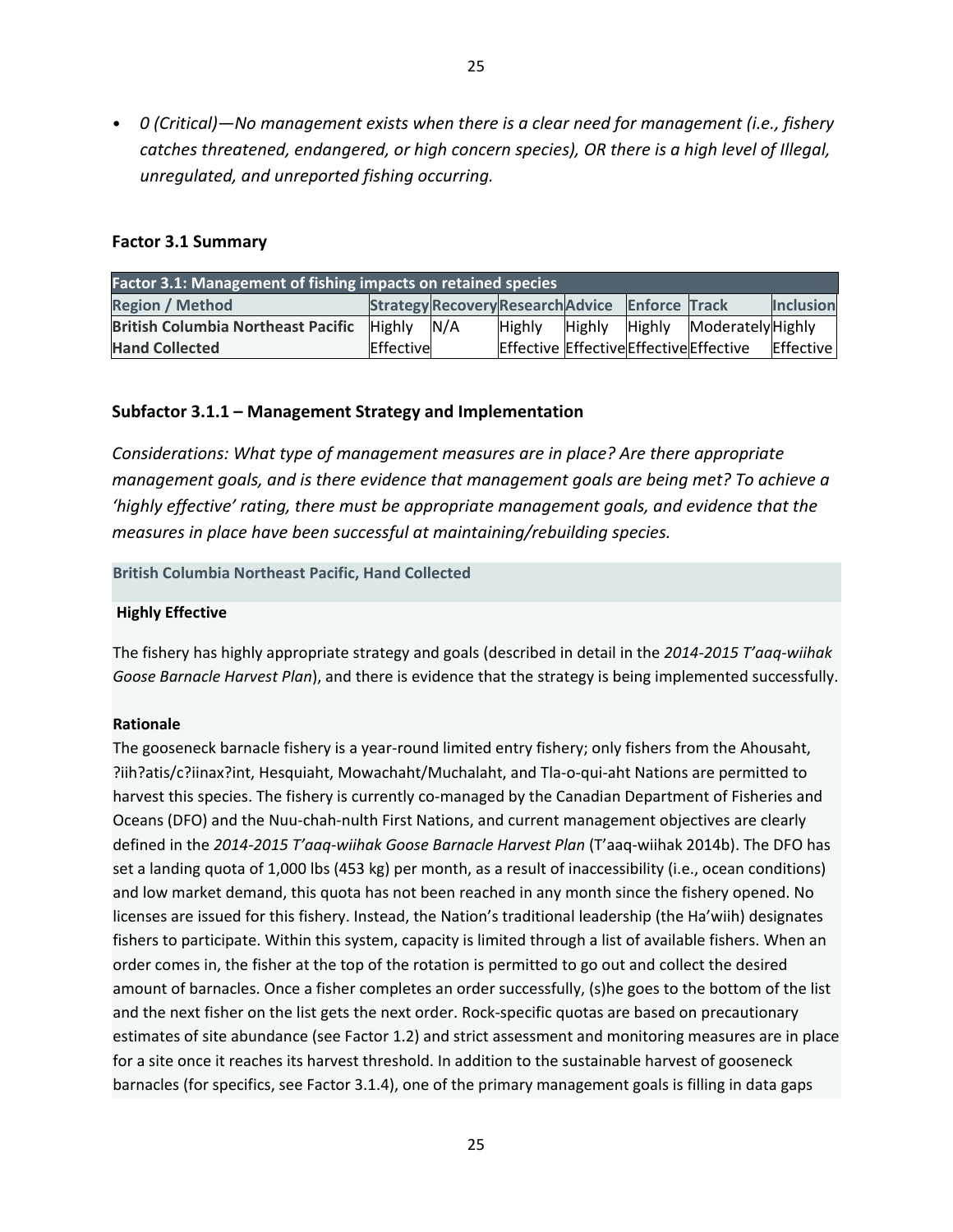pertaining to this species, both ecologically and biologically (see Factor 3.1.3). Other goals of the fishery pertain to ensuring fisher safety (i.e., fishers must travel in pairs, log all weather conditions, and report in as required), as well as maintaining the economic viability of gooseneck barnacles for long-term fisher job security. Although few fishers participate in the fishery at present, overcapacity (and thus overexploitation) should ultimately be limited by 1) the location of the fishery (i.e., it is only permitted in certain regions of the T'aaq-wiihak Fishing Area) and 2) the number of individuals designated to participate in the fishery.

# **Subfactor 3.1.2 – Recovery of Species of Concern**

*Considerations: When needed, are recovery strategies/management measures in place to rebuild overfished/threatened/ endangered species or to limit fishery's impact on these species and what is their likelihood of success? To achieve a rating of 'highly effective,' rebuilding strategies that have a high likelihood of success in an appropriate timeframe must be in place when needed, as well as measures to minimize mortality for any overfished/threatened/endangered species.*

**British Columbia Northeast Pacific, Hand Collected**

**N/A**

There are currently no overfished, depleted, endangered or threatened species targeted or retained by the fishery.

# **Subfactor 3.1.3 – Scientific Research and Monitoring**

*Considerations: How much and what types of data are collected to evaluate the health of the population and the fishery's impact on the species? To achieve a 'highly effective' rating, population assessments must be conducted regularly and they must be robust enough to reliably determine the population status.* 

## **British Columbia Northeast Pacific, Hand Collected**

## **Highly Effective**

The management process uses an independent and up-to-date, species-specific stock analysis that integrates both fishery-independent and appropriate fishery dependent data.

#### **Rationale**

No stock assessment for this fishery was conducted for the commercial fishery when it was open in the 1980s/90s. However, after the closure of the fishery in 1999, two experimental harvests took place in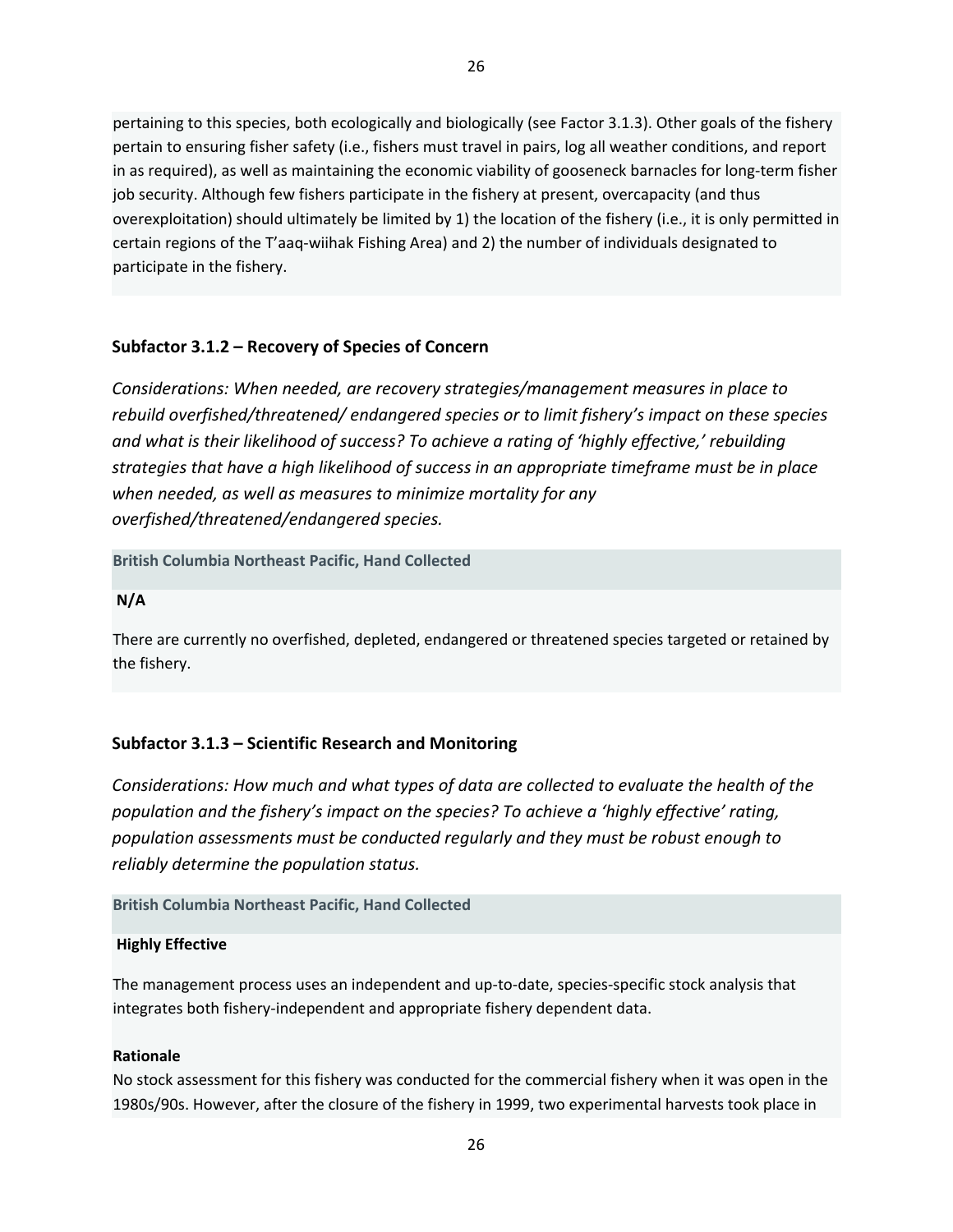conjunction with stock and habitat assessment projects (DFO 2005). These initial assessments used Local Ecological Knowledge (LEK) information but were more regional in nature and did not seek to identify site-specific population structure. The 2014 stock assessment has built on this original methodology by incorporating more LEK data, as well as two additional site survey techniques (see Appendix) to provide estimates of site-specific population biomass and structure. Landings data for each harvest rock have been effectively collected since the re-opening of the fishery in 2013, and ongoing work between Nuuchah-nulth managers and members of DFO aims to further develop an appropriate monitoring program that includes both retained and discarded catches (T'aaq-wiihak 2014b). Since there is currently little information on the recovery dynamics of a harvested rock site, harvesters have begun selecting INDEX sites where various small patches will be harvested (to varying degrees) so that recovery rate can be observed and reported. This work will help fill in knowledge gaps pertaining specifically to the growth rates of gooseneck barnacles on the west coast of Vancouver Island (Alex Gagne, pers. comm.). Presently, this fishery is also on the Canadian Science Advisory Secretariat (CSAS) list for 2015- 2016, which will result in additional external review of this new stock assessment methodology.

### **Subfactor 3.1.4 – Management Record of Following Scientific Advice**

*Considerations: How often (always, sometimes, rarely) do managers of the fishery follow scientific recommendations/advice (e.g. do they set catch limits at recommended levels)? A 'highly effective' rating is given if managers nearly always follow scientific advice.* 

#### **British Columbia Northeast Pacific, Hand Collected**

#### **Highly Effective**

All management decisions and protocols appear to be heavily based on scientific research and advice.

#### **Rationale**

Starting with the experimental gooseneck fisheries in the early 2000s, the main focus of the reestablishment of a commercial gooseneck barnacle fishery has been to ensure its long-term ecological sustainability. All 48 rocks in the fishery have undergone assessment, using at least one biomass estimation method, and all TACs are precautionary since they are based on the lowest of the three separately calculated harvestable biomass outputs from the stock assessment (Alex Gagne, pers. comm.). Furthermore, fishers collected only two-thirds of the quota set for the 2013/14 (March-October) season. Weather plays a vital role in the barnacle harvest process, and poor conditions in the fall resulted in few fishing opportunities in the latter part of 2014. As of January 2015, only 514.4 lbs (0.23 t) of an allocated 6,000 lbs (2.72 t) of barnacles had been collected for the 2014/15 season (Alex Gagne, pers. comm.).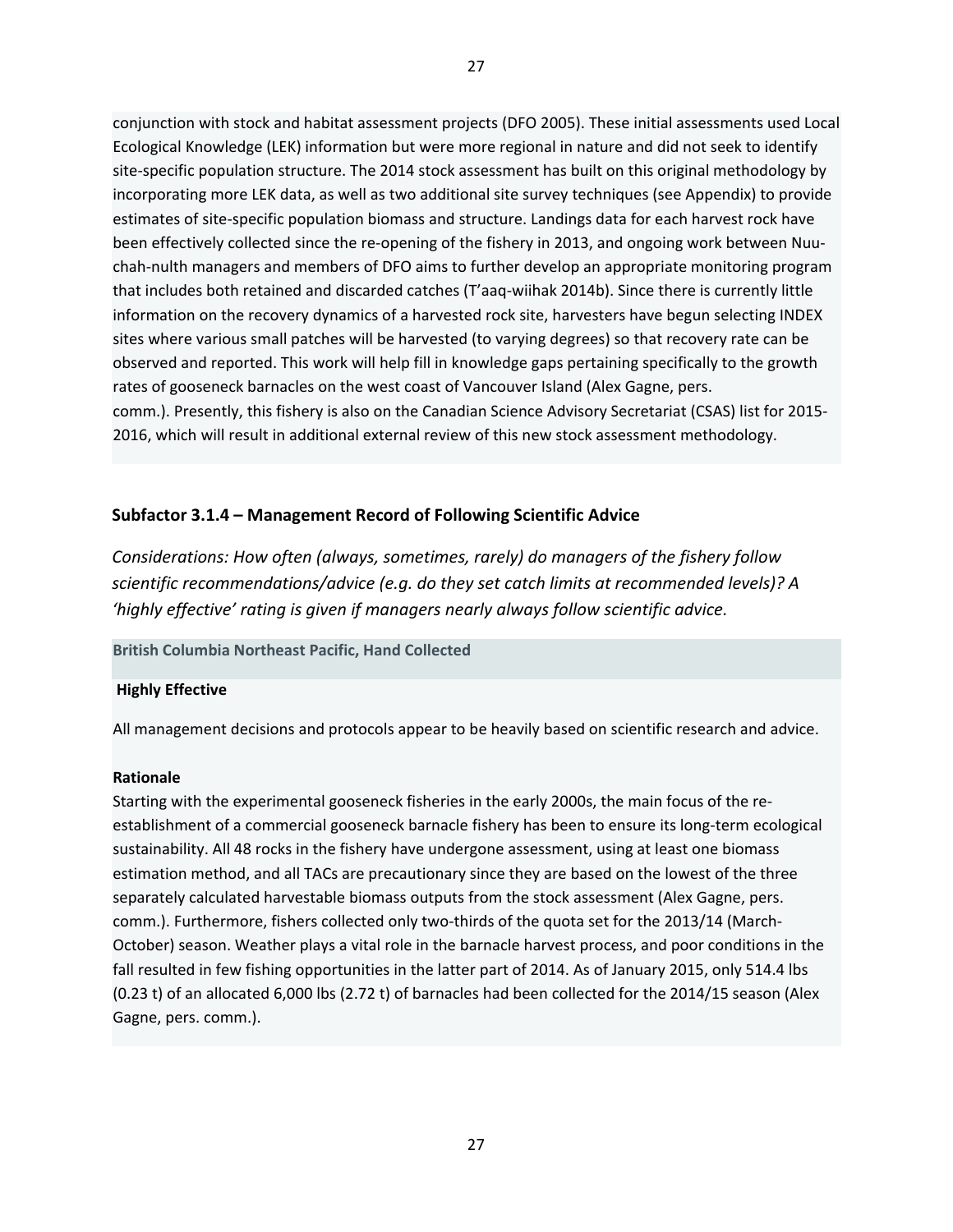#### **Subfactor 3.1.5 – Enforcement of Management Regulations**

*Considerations: Do fishers comply with regulations, and how is this monitored? To achieve a 'highly effective' rating, there must be regular enforcement of regulations and verification of compliance.* 

#### **British Columbia Northeast Pacific, Hand Collected**

#### **Highly Effective**

Regulations and agreed voluntary arrangements are regularly enforced and independently verified. Enforcement measures include the validation of logbook reports, 100% dockside monitoring, proper fisher training, post-harvest rock site checks (i.e., fisheries managers examine the state of recent harvest sites), and ensuring the fishery operates outside of designated BC Provincial Park reserves. To date, all landings have been under the seasonally allocated quota for the region, and no rocks have been closed (i.e., no site's individual harvest threshold has been exceeded).

#### **Rationale**

To prevent overfishing and ensure proper catch reporting, landings are strictly monitored through several harvesting protocols; improper adherence to these protocols or evidence of unsustainable harvesting practices could result in suspension of the harvester from the fishery (T'aaq-wiihak 2014a). All gooseneck barnacles harvested may only be taken from the 48 designated collection rocks, logged at the time of collection (i.e., site and amount removed), and subsequently landed at one of two designated landing sites in Tofino. Here, the catch is validated by a designated T'aaq-wiihak monitor onsite using a dockside weight verification system (T'aaq-wiihak 2014a)(T'aaq-wiihak 2014b). Due to safety consideration, permission to fish from the Ha'wiih is granted only to fishers who have experience and know how to harvest. If a harvester breaks the rules (e.g., knowingly takes barnacles from a closed area, sells any barnacles illegally, etc.) the Ha'wiih can revoke the permission to fish ('permission to fish' is the Nuu-chah-nulth word *T'aaq-wiihak*). Since the fishery is based entirely on external demand, the number of participants is limited because with more fishers in the fishery, there are fewer orders for each fisher. Additionally, harvesters have strong incentives to adhere to regulations to protect their privilege to fish and their spot in the rotation. Ongoing efforts are also being made to better understand the impacts of this fishery on the ecosystem (T'aaq-wiihak 2014a)(T'aaq-wiihak 2014b). One of the most important measures to ensure the fishery has minimal impacts on the habitat is the prohibition of destructive 'clear-cutting' behavior (i.e., removal of large, indiscriminate clumps of barnacles and other species on a rock site); harvesters are not allowed to remove clusters of marketable barnacles larger than 0.25  $m^2$ , and must leave as much of the surrounding mussel and barnacle matrix as possible. To further prevent clear-cutting (which was a concern pertaining to novice harvesters in the 1980s/90s barnacle fishery), all new fishers must be trained and supervised by an experienced harvester prior to their participation in the fishery (T'aaq-wiihak 2015c).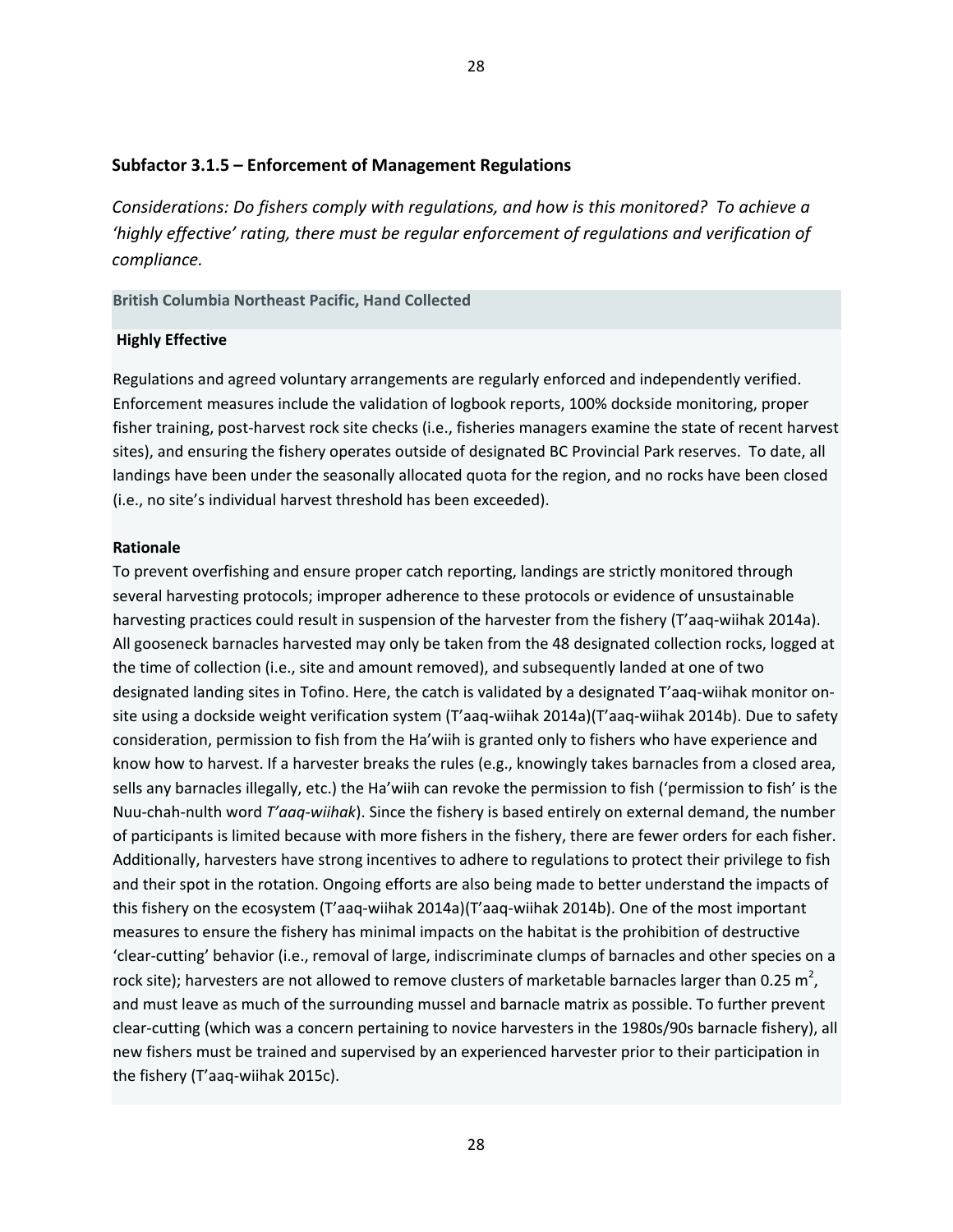### **Subfactor 3.1.6 – Management Track Record**

*Considerations: Does management have a history of successfully maintaining populations at sustainable levels or a history of failing to maintain populations at sustainable levels? A Highly Effective rating is given if measures enacted by management have been shown to result in the long-term maintenance of species overtime.* 

#### **British Columbia Northeast Pacific, Hand Collected**

#### **Moderately Effective**

Although the current management structure and harvest plan appear to focus heavily on ensuring the sustainability of the gooseneck barnacle stock, the fishery is still too new to evaluate the long-term effectiveness of these strategies.

### **Subfactor 3.1.7 – Stakeholder Inclusion**

*Considerations: Are stakeholders involved/included in the decision-making process? Stakeholders are individuals/groups/organizations that have an interest in the fishery or that may be affected by the management of the fishery (e.g., fishermen, conservation groups, etc.). A 'highly effective' rating is given if the management process is transparent and includes stakeholder input.* 

#### **British Columbia Northeast Pacific, Hand Collected**

#### **Highly Effective**

The management process is transparent and includes input from a variety of local and provincial stakeholders.

#### **Rationale**

The T'aaq-wiihak gooseneck barnacle fishery is co-managed by the Nuu-chah-nulth First Nations and DFO. While DFO licenses the fishery, TACs are derived through ongoing, cooperative discussions between Nuu-chah-nulth and government representatives; members from both organizations meet on a monthly basis. Catch monitoring and enforcement is primarily the responsibility of Nuu-chah-nulth fisheries managers, although The Nations and DFO also have a joint enforcement committee where issues pertaining to enforcement and compliance can be jointly discussed (Alex Gagne, pers. comm.). Given the current size of the fishery, non-compliance has not yet been a serious concern, so this relationship is largely in place as a precautionary measure if the fishery expands in the future. Experienced Nuu-chah-nulth fishers are invaluable to the management process as they conduct ongoing LEK surveys for the stock assessments and provide training and mentorship for new gooseneck barnacle fishers (T'aaq-wiihak 2014b)(T'aaq-wiihak 2015c). At the local level, the municipal government of Tofino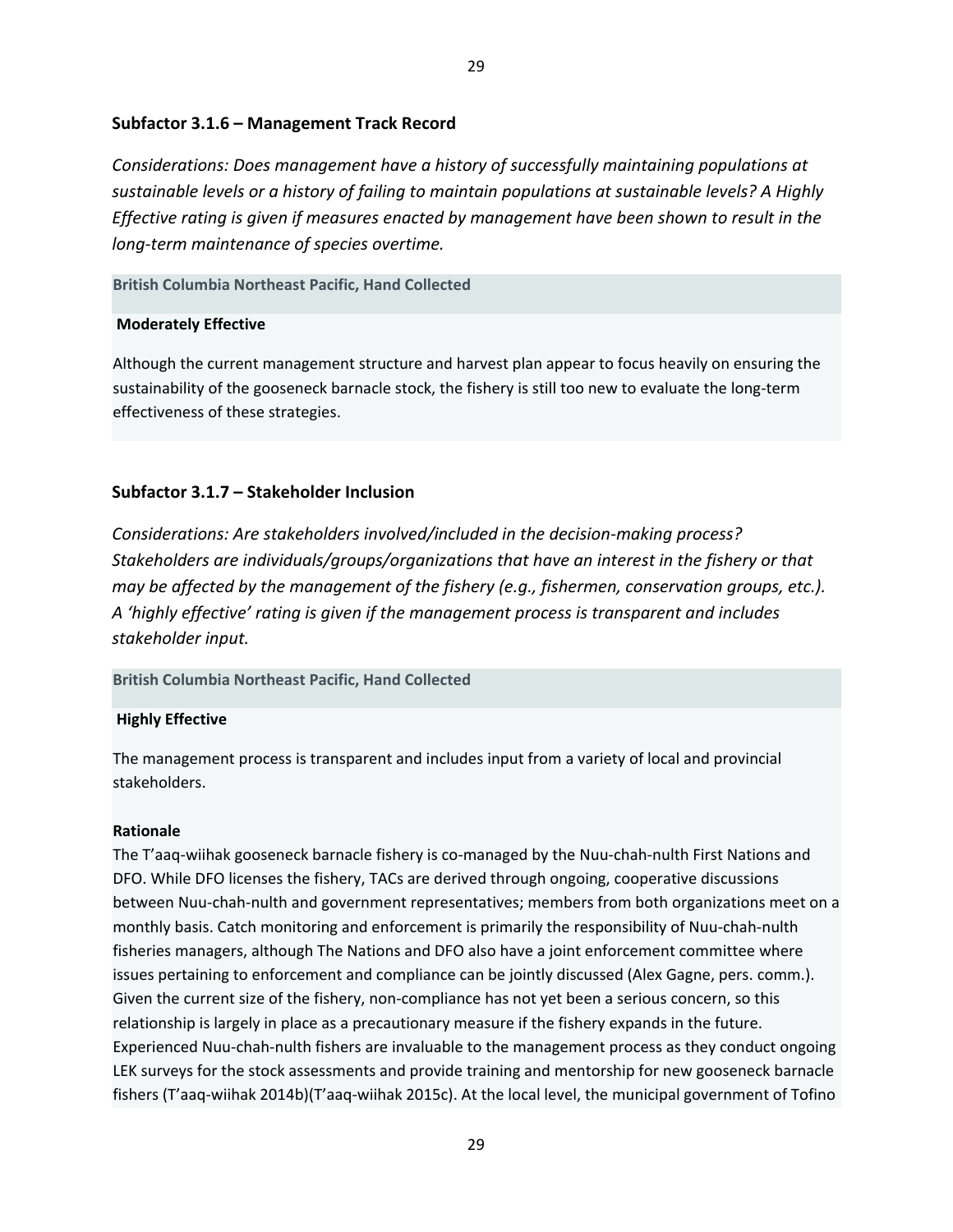(where all gooseneck barnacles are landed) has shown continued support for the fishery (despite the fact there is currently no local market)(Bailey 2014)(Carmichael 2013)(T'aaq-wiihak 2015c)(T'aaq-wiihak, 2014c). Some funding for the fishery was provided through a grant from the Investment in Agricultural Foundation (IAF) under the Province of BC's 'Buy Local' Grant and BC Parks (Ministry of the Environment), which co-manages the marine reserve areas within the Nuu-chah-nulth territory (including the T'aaq-wiihak Fishing Area). Since 1995, Parks Canada personnel have been collaborating with members of the Nuu-chah-nulth First Nations to "achieve long-term conservation and sustainable use of natural and cultural resources within Pacific Rim National Park Reserve" (Parks Canada 2012). To date, these efforts have included developing the Park's first Management Plan (Parks Canada 2010), improving the Visitor Center site, protecting and developing recovery plans for the 40 identified 'Species At Risk' within the Park, and day-to-day beach and visitor monitoring (Parks Canada 2012).

# **Bycatch Strategy**

| <b>Factor 3.2: Management of fishing impacts on bycatch species</b> |                 |                 |                 |          |               |                |  |
|---------------------------------------------------------------------|-----------------|-----------------|-----------------|----------|---------------|----------------|--|
| <b>Region / Method</b>                                              | <b>All Kept</b> | <b>Critical</b> | <b>Strategy</b> | Research | <b>Advice</b> | <b>Enforce</b> |  |
| <b>British Columbia Northeast Pacific</b>                           | <b>Nes</b>      | N/A             | N/A             | N/A      | N/A           | N/A            |  |
| <b>Hand Collected</b>                                               |                 |                 |                 |          |               |                |  |

As there are no main species identified in Criterion 2, no bycatch management assessment is necessary.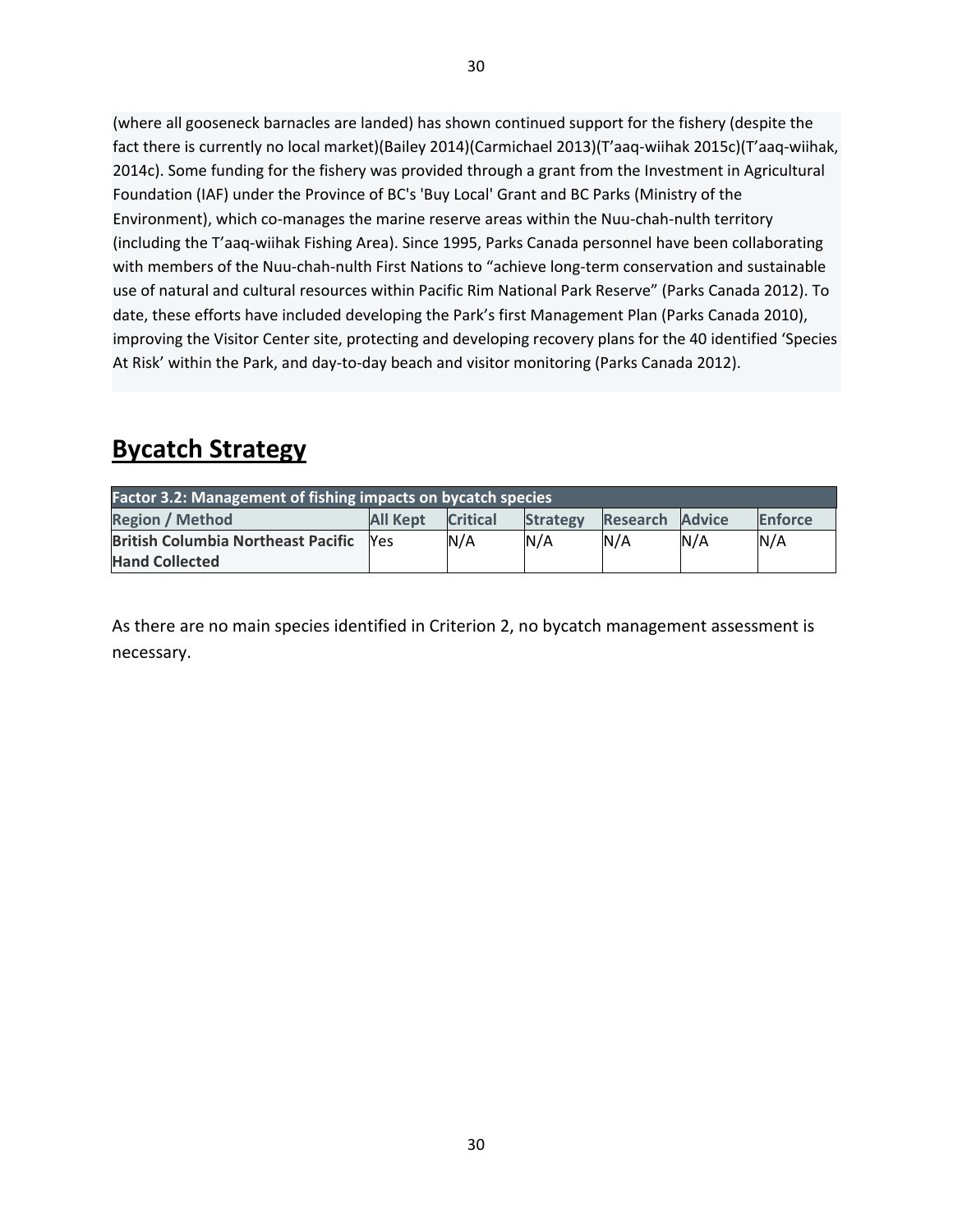# **Criterion 4: Impacts on the habitat and ecosystem**

*This Criterion assesses the impact of the fishery on seafloor habitats, and increases that base score if there are measures in place to mitigate any impacts. The fishery's overall impact on the ecosystem and food web and the use of ecosystem-based fisheries management (EBFM) principles is also evaluated. Ecosystem-based fisheries management aims to consider the interconnections among species and all natural and human stressors on the environment.* 

*The final score is the geometric mean of the impact of fishing gear on habitat score (plus the mitigation of gear impacts score) and the ecosystem-based fishery management score. The Criterion 2 rating is determined as follows:*

- *Score >3.2=Green or Low Concern*
- *Score >2.2 and <=3.2=Yellow or Moderate Concern*
- *Score <=2.2=Red or High Concern Rating cannot be Critical for Criterion 4.*

## **Criterion 4 Summary**

| <b>Region / Method</b>                    | <b>Gear Type and Mitigation of EBFM</b> |                     |                              | <b>Overall Recomm.</b> |
|-------------------------------------------|-----------------------------------------|---------------------|------------------------------|------------------------|
|                                           | <b>Substrate</b>                        | <b>Gear Impacts</b> |                              |                        |
| <b>British Columbia Northeast Pacific</b> | 5.00:None                               | $0.00$ :Not         | 5.00: Very Low Green (5.000) |                        |
| <b>Hand Collected</b>                     |                                         | Applicable          | <b>Concern</b>               |                        |

## **Justification of Ranking**

## **Factor 4.1 – Impact of Fishing Gear on the Habitat/Substrate**

## *Scoring Guidelines*

- *5 (None)—Fishing gear does not contact the bottom*
- *4 (Very Low)—Vertical line gear*
- *3 (Low)—Gears that contacts the bottom, but is not dragged along the bottom (e.g. gillnet, bottom longline, trap) and is not fished on sensitive habitats. Bottom seine on resilient mud/sand habitats. Midwater trawl that is known to contact bottom occasionally)*
- *2 (Moderate)—Bottom dragging gears (dredge, trawl) fished on resilient mud/sand habitats. Gillnet, trap, or bottom longline fished on sensitive boulder or coral reef habitat. Bottom seine except on mud/sand*
- *1 (High)—Hydraulic clam dredge. Dredge or trawl gear fished on moderately sensitive habitats (e.g., cobble or boulder)*
- *0 (Very High)—Dredge or trawl fished on biogenic habitat, (e.g., deep-sea corals, eelgrass and maerl)*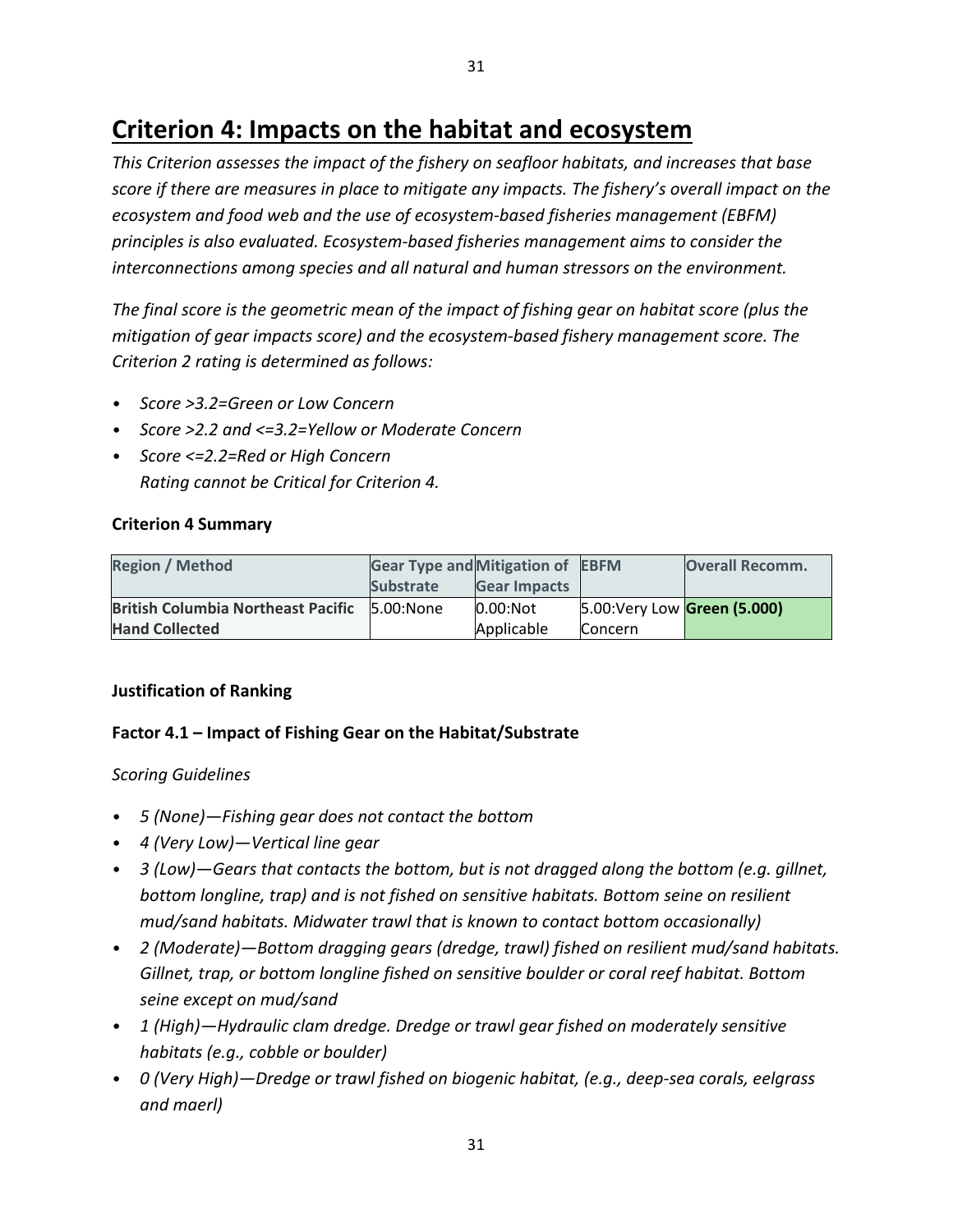*Note: When multiple habitat types are commonly encountered, and/or the habitat classification is uncertain, the score will be based on the most sensitive, plausible habitat type.*

### **British Columbia Northeast Pacific, Hand Collected**

## **5 (None)**

Barnacles and mussels are habitat forming species, so potential impacts to habitat include direct harvest through walking over these and other intertidal invertebrates. However, the fishery is limited to a few people over a small area of the intertidal habitat available to these habitat-forming species, and so Seafood Watch has rated this fishery as having no significant impacts on habitat. Due to the remote and dangerous nature of the harvest sites, there is no public traffic and the only people visiting these rocks would be barnacle harvesters.

## **Rationale**

A modified vehicle leaf spring tool (a.k.a., 'goose gun') is used to pry a fistful of gooseneck barnacles from the surrounding barnacle-mussel bed (see Fig. 5 above). The thickness of this multi-species matrix ranges from 3 to 30 cm (depending on the site), with harvestable gooseneck barnacles close to the top (Alex Gagne, pers. comm.). As a result, harvesters are able to remove marketable barnacles without contacting the underlying rock substrate.

# **Factor 4.2 – Mitigation of Gear Impacts**

## *Scoring Guidelines*

- *+1 (Strong Mitigation)—Examples include large proportion of habitat protected from fishing (>50%) with gear, fishing intensity low/limited, gear specifically modified to reduce damage to seafloor and modifications shown to be effective at reducing damage, or an effective combination of 'moderate' mitigation measures.*
- *+0.5 (Moderate Mitigation)—20% of habitat protected from fishing with gear or other measures in place to limit fishing effort, fishing intensity, and spatial footprint of damage caused from fishing.*
- *+0.25 (Low Mitigation)—A few measures are in place (e.g., vulnerable habitats protected but other habitats not protected); there are some limits on fishing effort/intensity, but not actively being reduced.*
- *0 (No Mitigation)—No effective measures are in place to limit gear impacts on habitats.*  **British Columbia Northeast Pacific, Hand Collected**

## **Not Applicable**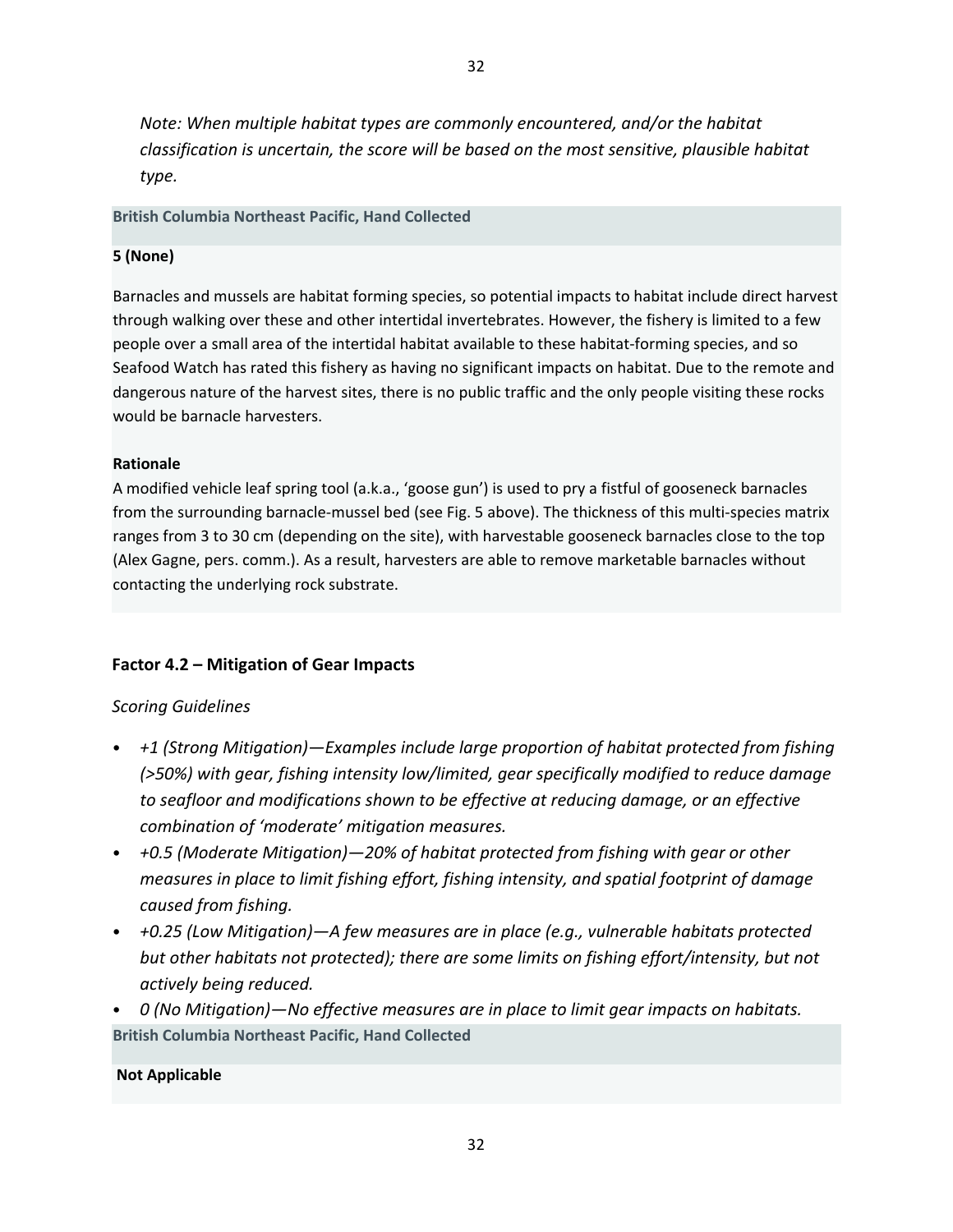### **Factor 4.3 – Ecosystem-Based Fisheries Management**

### *Scoring Guidelines*

- *5 (Very Low Concern)—Substantial efforts have been made to protect species' ecological roles and ensure fishing practices do not have negative ecological effects (e.g., large proportion of fishery area is protected with marine reserves, and abundance is maintained at sufficient levels to provide food to predators).*
- *4 (Low Concern)—Studies are underway to assess the ecological role of species and measures are in place to protect the ecological role of any species that plays an exceptionally large role in the ecosystem. Measures are in place to minimize potentially negative ecological effect if hatchery supplementation or fish aggregating devices (FADs) are used.*
- *3 (Moderate Concern)—Fishery does not catch species that play an exceptionally large role in the ecosystem, or if it does, studies are underway to determine how to protect the ecological role of these species, OR negative ecological effects from hatchery supplementation or FADs are possible and management is not place to mitigate these impacts.*
- *2 (High Concern)—Fishery catches species that play an exceptionally large role in the ecosystem and no efforts are being made to incorporate their ecological role into management.*
- *1 (Very High Concern)—Use of hatchery supplementation or fish aggregating devices (FADs) in the fishery is having serious negative ecological or genetic consequences, OR fishery has resulted in trophic cascades or other detrimental impacts to the food web.*

**British Columbia Northeast Pacific, Hand Collected**

#### **Very Low Concern**

A substantial proportion of the fishery area is protected in no-take marine reserves, which are designed to be effective for protecting the underlying ecosystem function.

#### **Rationale**

The fishery for gooseneck barnacles falls within a clearly defined coastal region in Clayoquot Sound along the west coast of Vancouver Island (i.e., within the T'aaq-wiihak Fishing Area, Fig. 1). As previously discussed (see Criterion 1), only specific sites within this area are available to fishers. Although the barnacle fishery is open year-round, over 70% of the T'aaq-wiihak Fishing Area is located in BC Park Territory. As such, these regions have been voluntarily designated as no-take reserves (T'aaq-wiihak 2014a). The largest of the protected regions is Pacific Rim National Park Reserve of Canada, a terrestrial

33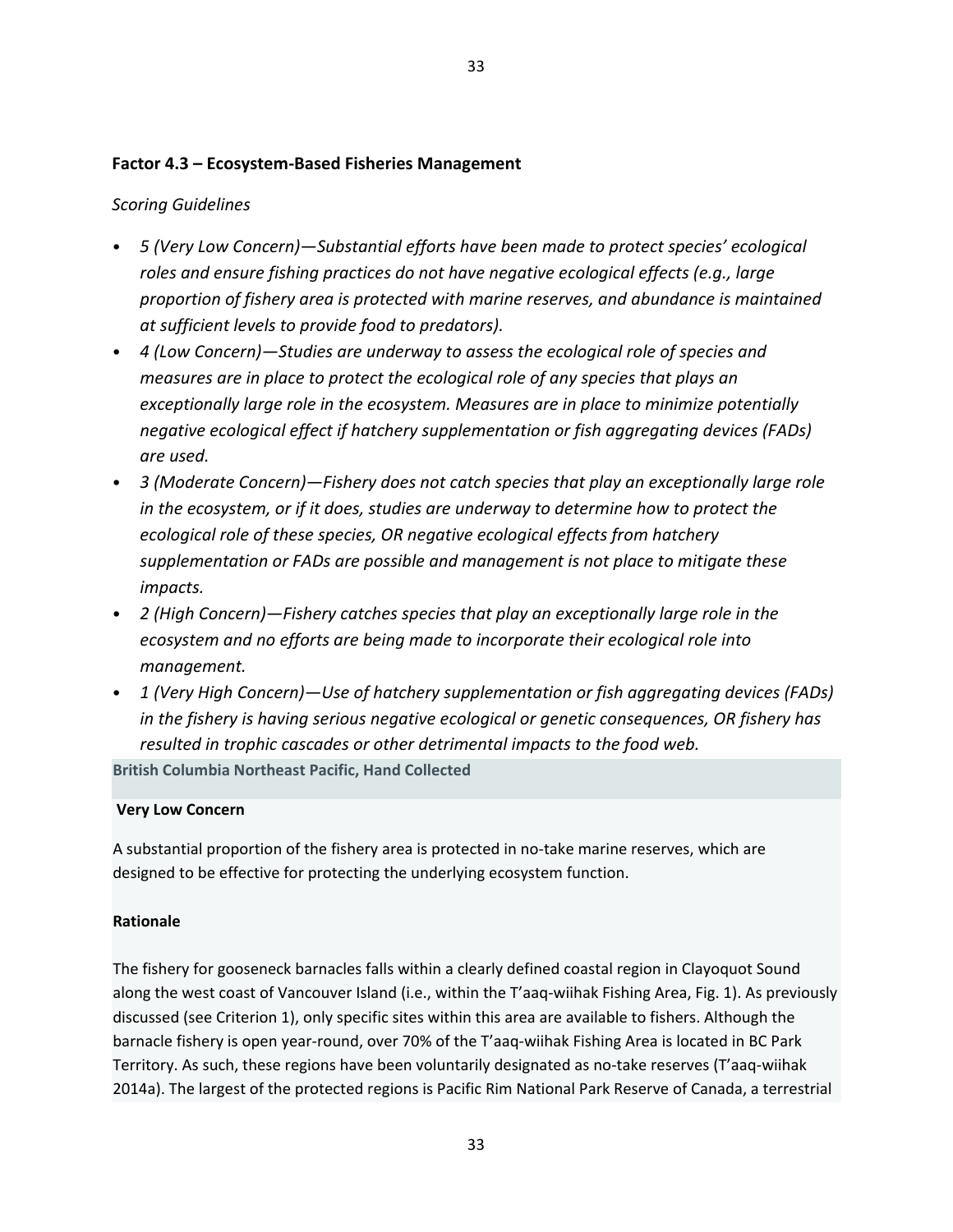and marine reserve that encompasses 511  $km^2$  of land along the west coast of Vancouver Island. The collection of gooseneck barnacles, at any time or location, is prohibited within the boundaries of this national park (in Clayoqout Sound, the park extends along Long Beach). Other areas where barnacle harvest is indefinitely prohibited include: Cleland Island (BC Ecological Reserve), Vargas Island (BC Provincial Park), Echachis Island (recreational and First Nations closure), and Flores Island (BC Provincial Park) (DFO 2005) (Alex Gagne, pers. comm.). Combined with site-specific TACs and other conservative fishery harvest strategies and monitoring efforts (see Criterion 3), these spatial closures help protect regional populations of gooseneck barnacles and other intertidal species while allowing for recruitment and dispersal to occur naturally throughout the region. The presence of these reserves also helps maintain the ecological processes and interactions that occur naturally between both terrestrial and marine flora and fauna along the west coast of Vancouver Island. Pacific Rim National Park is home to abundant temperate rainforest species, including (but not limited to): black bears, wolves, cougars, blacktail deer, endemic marmots, several shorebirds, bald eagles, COSEWIC hreatened dromedary jumping-slugs, a variety of old growth conifers and mosses, as well as giant kelp, various shellfishes, river otters, grey whales, and (occasionally) IUCN Critically Endangered leatherback sea turtles (Parks Canada 2010)(BCCSN 2015).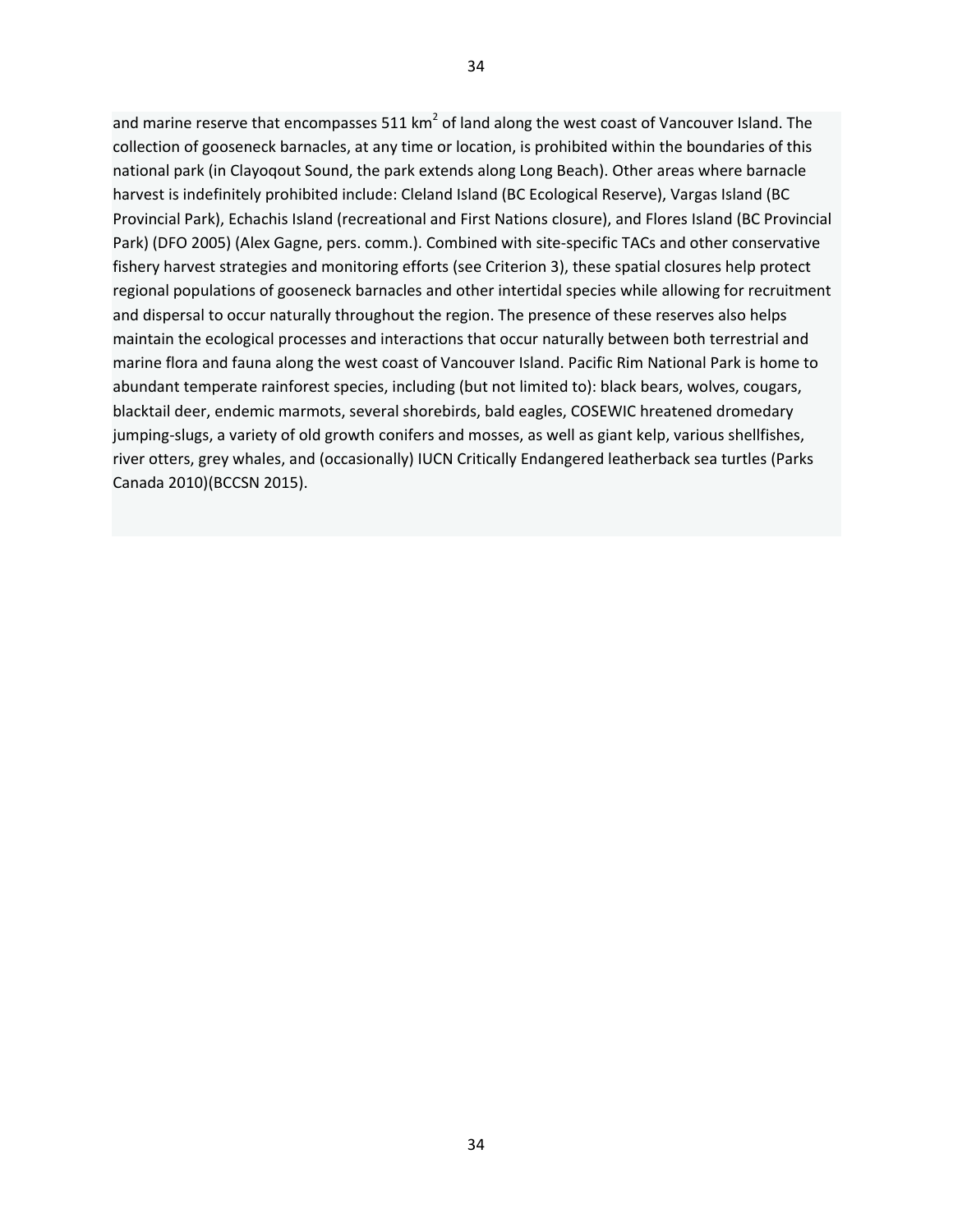# **Acknowledgements**

*Scientific review does not constitute an endorsement of the Seafood Watch® program, or its seafood recommendations, on the part of the reviewing scientists. Seafood Watch® is solely responsible for the conclusions reached in this report.*

Seafood Watch® would like to thank Andrew Day of the Vancouver Aquarium, Alex Gagne of the T'aaqwiihak, and two anonymous reviewers for graciously reviewing this report for scientific accuracy.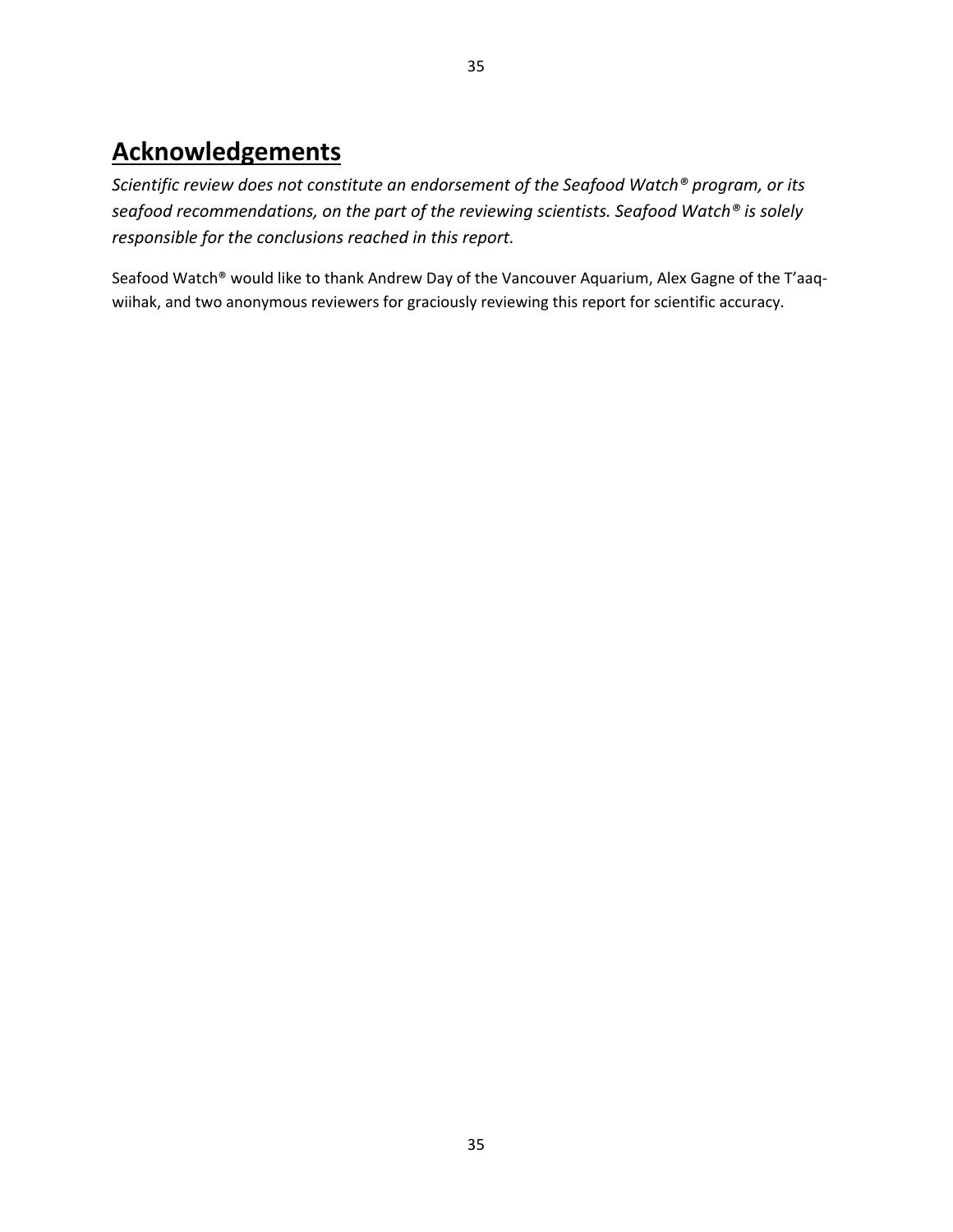# **References**

Bailey, A. 2014 (26 February). Tofino shows support for T'aaq-wiihak fisheries. Westerly News. Retrieved on 18 December 2014 from: http://www.westerlynews.ca/local-news/tofino-shows-support-for-t-aaqwiihak-fisheries-1.884822

Barazandeh, M., Davis, C.S., Neufeld, C.J., Coltman, D.W., Palmer, A.R. 2013. Something Darwin didn't know about barnacles: spermcast mating in a common stalked species. Proceedings of the Royal Society B 280(1754): 20122919.

Barnes, H., Reese, E.S. 1960. The behavior of the stalked intertidal barnacle Pollicipes polymerus J.B., Sowerby, with special references to its ecology and distribution. Journal of Animal Ecology 29: 169-185.

BCCSN. 2015. Sightings stories: The Best of 2014. Wild Whales: B.C. Cetecean Sightings Network. Retrieved on 23 January 2015 from http://wildwhales.org/2015/01/cetacean-stories-the-best-of-2014

Bernard, F.R. 1988. Potential fishery for the Gooseneck Barnacle Pollicipes polymerus (Sowerby, 1833) in British Columbia. Fisheries Research 6: 287-298.

Carmichael, J. 2013 (September 5). First Nations to market niche sustainable fishery efforts. Westerly News. Retrieved from: http://www.westerlynews.ca/first-nations-to-market-niche-sustainable-fisheryefforts-1.641779

Day, A. 2012. 2003-2005 Experimental Goose Barnacle Fishery Review. 40 pp.

Dayton, P.K. 1971. Competition, disturbance, and community organization: the provision and subsequent utilization of space in a rocky intertidal community. Ecological Monographs 41(4): 351-389.

Fisheries and Oceans Canada. 2005. West Coast Vancouver Island Goose Barnacle Experimental Fishery Guidelines Harvest Plan. Fisheries and Oceans Canada and West Coast Vancouver Island Aquatic Management Board. 62 pp.

Fisheries and Oceans Canada. 1999. Fisheries and Oceans Pacific Region Stock Status Report C6-06. Fisheries and Oceans Canada. 3 pp

Gagne, A. T'aaq-wiihak Fisheries Implementation Coordinator. Correspondence between 15 Dec 2014 and 12 Feb 2015.

Hoffman, D.L. 1989. Settlement and recruitment patterns of a pedunculate barnacle, Pollicipes poylmerus Sowerby, off La Jolla, California. Journal of Experimental Biology. 125: 83-98.

Jamieson, G.S., Dixon, S., Lauzier, R. 2001. Initial evaluation of community structure in goose barnacle (Pollicipes polymerus) and sea mussel (Mytilus californianus) beds off the west coast of Vancouver Island, British Columbia. Canadian Science Advisory Secretariat Research Document 2001/124, Fisheries and Oceans Canada. Ottawa, Canada. 59 pp.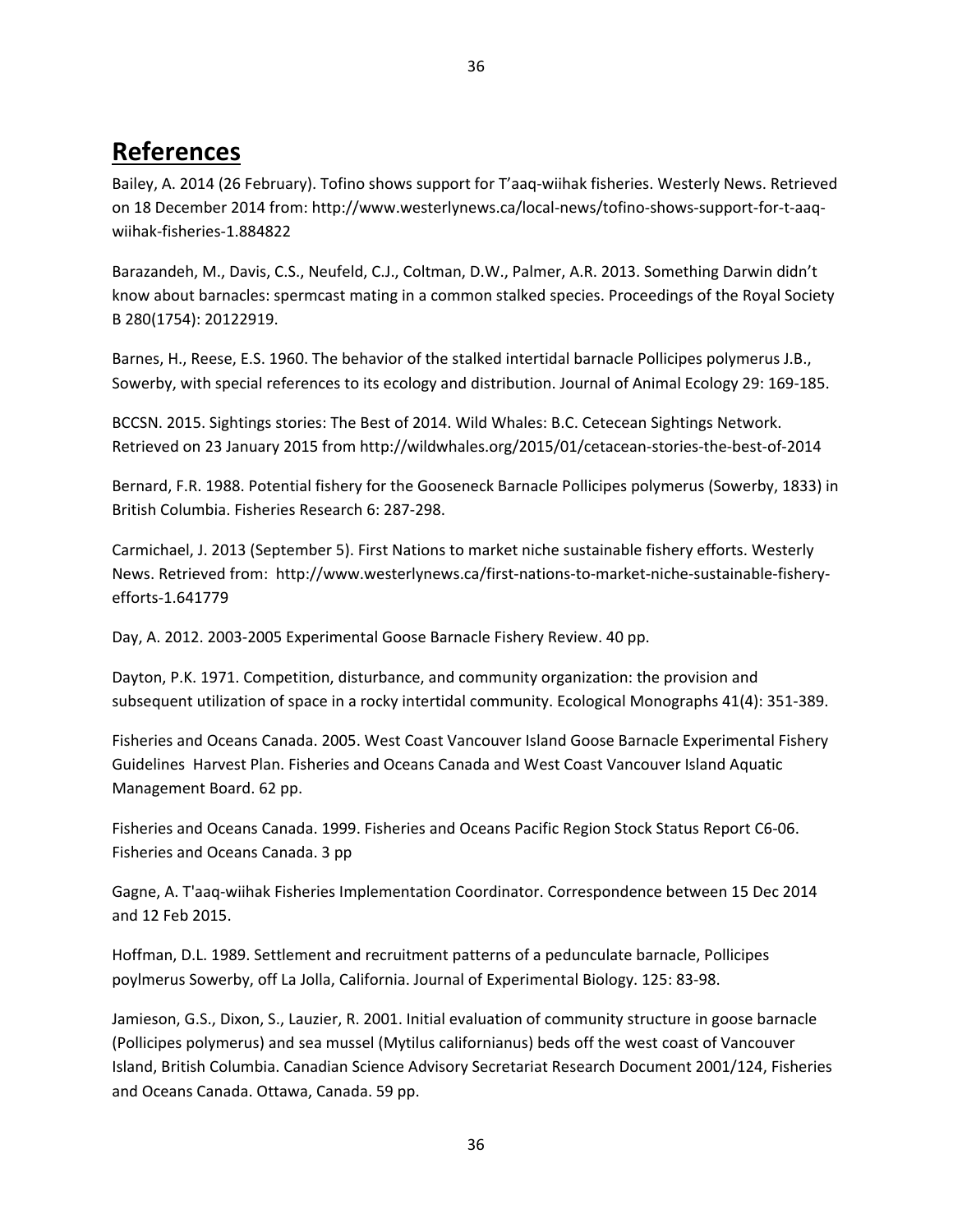Kelleher, K. 2005. Discards in the world's marine fisheries: An update. FAO Fisheries Technical Paper No. 470. Fisheries and Agriculture Organization of the United Nations. Rome, Italy. 131p.

Kirchner, M. 2010. The Aboriginal Right to Sell Fish: Ahousaht Nation et al. v. Canada. Prepared for Pacific Business Law Institute Local Government Conference (4 March 2010). 31 pp.

Lauzier, R.B. 1999a. A review of the biology and fisheries of the Goose Barnacle (Pollicipes polymerus Sowerby, 1833). Canadian Stock Assessment Secretariat Research Document 99/111, Fisheries and Oceans Canada. Ottawa, Canada. 30 pp.

Lauzier, R.B. 1999b. Framework for Goose Barnacle (Pollicipes polymerus Sowerby, 1833) fishery in waters off the west coast of Canada. Canadian Stock Assessment Secretariat Research Document 99/198, Fisheries and Oceans Canada. Ottawa, Canada. 24 pp.

Lessard, J., Osborne, J., Lauzier, R., Jamieson, G., Harbo, R. 2003. Applying local and scientific knowledge to the establishment of a sustainable fishery: the west coast Vancouver Island goose barnacle fishery experience. pp. 36-43. In: Haggan, N., Brignall, C., Wood, L. (eds.) Putting Fishers' Knowledge to Work Conference Proceedings (27-30 August 2001). Fisheries Centre Research Reports 11(1). Fisheries Centre, University of British Columbia [ISSN 1198-6727].

Lewis, C.A. 1975. Development of the Gooseneck barnacle, Pollicipes pollymerus (Cirripedia: Lepadomorpha): Fertilization through settlement. Marine Biology 32: 141-153.

Lewis, C.A., Chia, F-S. 1981. Growth, fecundity and reproductive biology in the pedunculated cirriped Pollicipes polymerus at San Juan Island, Washington. Canadian Journal of Zoology 59: 893-901

Parks Canada. 2012. Pacific Rim National Park Reserve of Canada: Our First Nations Partners. Retrieved on 23 January 2015 from: http://www.pc.gc.ca/eng/pn-np/bc/pacificrim/natcul/natcul5/natcul5d.aspx.

Parks Canada. 2010. Pacific Rim National Park Reserve of Canada Management Plan. Parks Canada. xii + 70 pp.

Rivera, A., Weidberg, N., Pardiñas, A. F., González-Gil, R., García-Flórez, L., and Acuña, J. L. 2013. Role of Upwelling on Larval Dispersal and Productivity of Gooseneck Barnacle Populations in the Cantabrian Sea: Management Implications. PLoS ONE 8(11): e78482. doi:10.1371/journal.pone.0078482

T'aaq-wiihak. 2014c. "Gooseneck Barnacle Subcommittee Meeting". PowerPoint presentation from meeting held in Port Alberni, 23 October 2014 (obtained on 17 December 2014 from Alex Gagne, T'aaqwiihak Fisheries Implementation Coordinator).

T'aaq-wiihak. 2014a. Ca?inwa (Gooseneck Barnacle) Assessment and Management Framework 2014- 2015 (draft document obtained on 17 December 2014 from Alex Gagne, T'aaq-wiihak Fisheries Implementation Coordinator). 20 pp.

T'aaq-wiihak. 2014b. Goose Barnacle Plan (2014-2015). 13 pp.